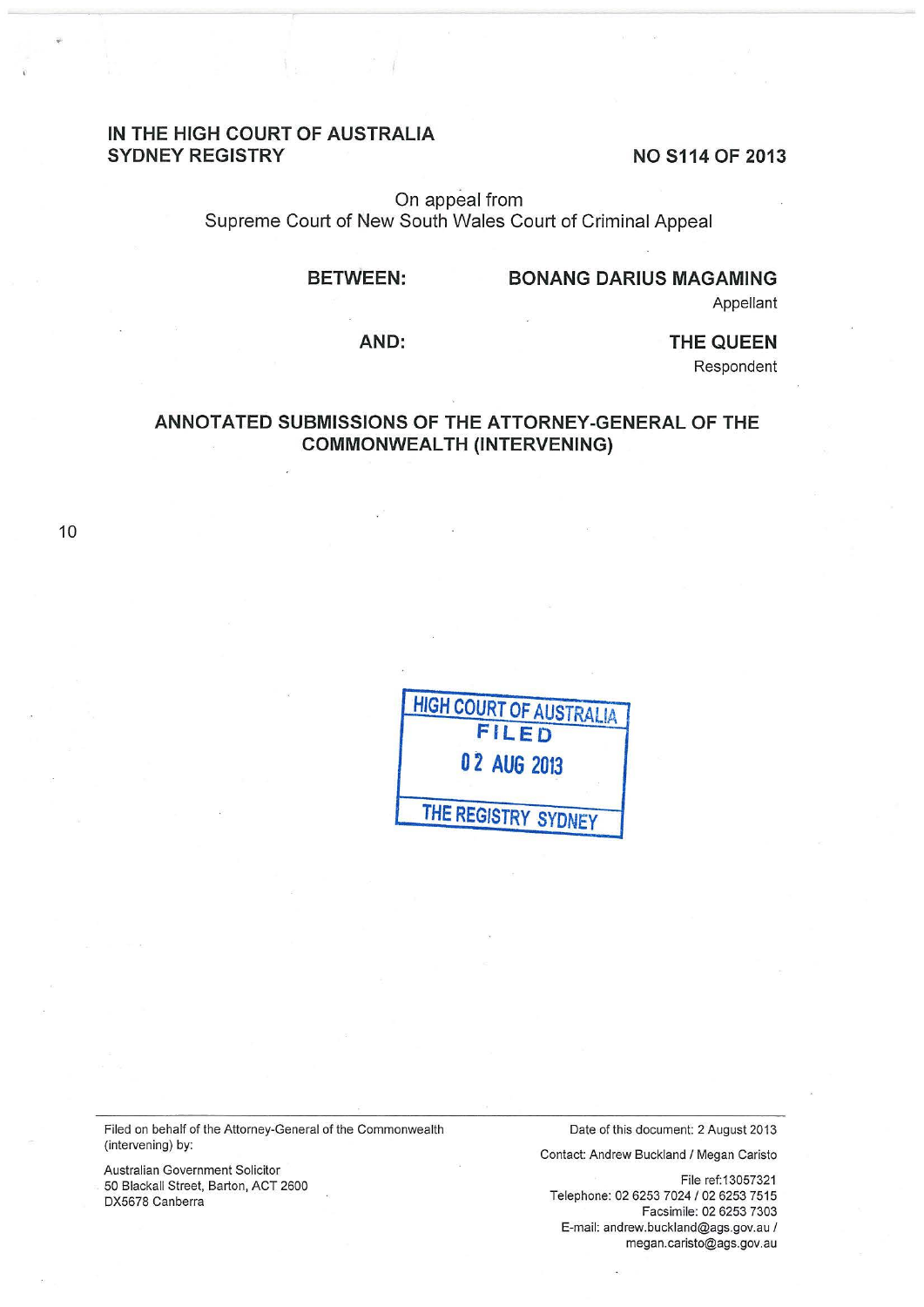## PART I FORM OF SUBMISSIONS

1. This submission is in a form suitable for publication on the Internet.

## PART II BASIS OF INTERVENTION

2. The Attorney-General of the Commonwealth (Commonwealth) intervenes under s 78A of the Judiciary Act 1903 (Cth) in support of the Respondent.

#### PART IV LEGISLATIVE PROVISIONS

3. The Commonwealth adopts the Appellant's statement of applicable legislative provisions.

## PART V ARGUMENT

## 10 A. INTRODUCTION

- 4. The Appellant makes two arguments against the validity of s 2368 of the Migration Act 1958 (Cth) (Migration Act), in its application to s 233C.
- 5. First, the Appellant contends that these provisions are contrary to the separation of the judicial and prosecutorial functions.'
	- 5.1. The Appellant notes that: (i) there is an overlap in the conduct prohibited by ss 233A and 233C of the Migration Act; (ii) the mandatory minimum sentence in s 2368 applies only to the s 233C offence; (iii) the prosecutor determines whether a person is charged with an offence against s 233A or s 233C.
- 20 5.2. The Appellant contends that, consequently, a person's imprisonment for a conviction of an offence against s 233C is arbitrary, and that a critical element of the punishment is determined otherwise than by the exercise of judicial power by a court.
	- 6. In summary, the Commonwealth responds as follows. See Pt B below
		- 6.1. The judicial function is to determine whether a person is guilty of the offence with which the person is charged and, if so, sentence the person for that offence. That judicial function co-exists with a broad prosecutorial discretion to determine the offence with which a person will be charged. Accordingly, the prosecutor, by choosing to charge a person with an

Appellant's submissions, para 4(a).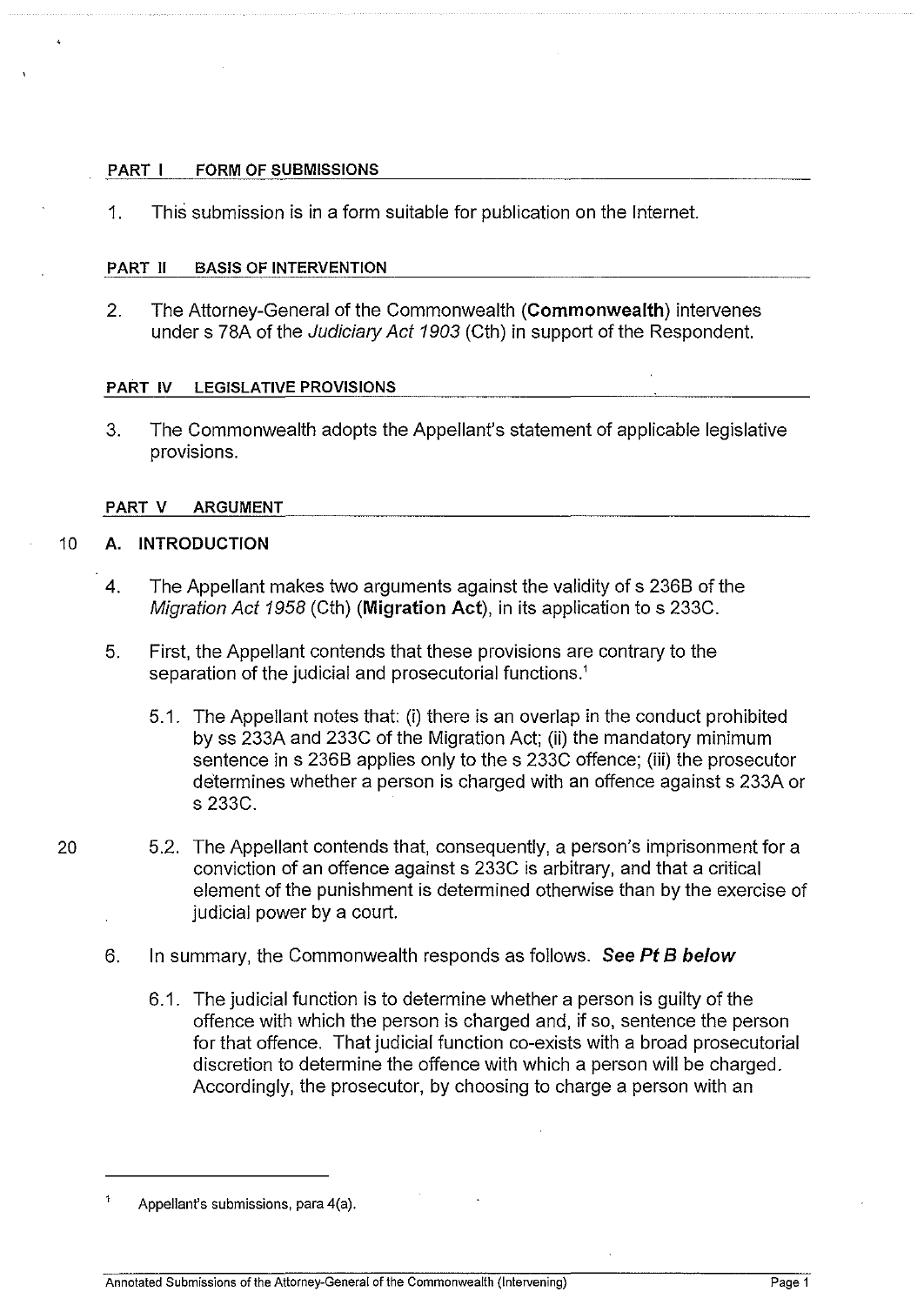offence against s 233C rather than s 233A, does not exercise any "critical element" in the judicial function of sentencing an offender.

- 6.2. The fact that s 233A and s 233C attract different penalties does not make any punishment for a conviction against s 233C "arbitrary". Although not essential to validity, there is a material difference between the offences against s 233A and s 233C. Those provisions create separate offences with different elements  $-$  the offence against s 233A is made out where a single person is smuggled, whereas the aggravated offence against s 233C is only made out where a "group" comprising at least 5 persons is 10 smuggled.
	- 7. Second, the Appellant contends that the mandatory minimum sentence in s 236B requires courts to act contrary to accepted notions of judicial power.<sup>2</sup>
		- 7 .1. The Appellant contends that the mandatory minimum sentence will often be grossly disproportionate to the gravity of the offending, and that outcomes for co-offenders in like circumstances may be very different.
		- 7 .2. The Appellant also contends that an aspect of the sentencing decision is made without the offender being heard, and without reasons being given.
	- 8. In summary, the Commonwealth responds as follows. **See Pt C below**
- 8.1. It is no part of the judicial function in Australia to assess whether a penalty 20 prescribed by Parliament (including a mandatory minimum penalty) is, in the court's view, reasonably necessary for the punishment of criminal guilt. The requirement of "proportionality" in sentencing is a common law principle, which takes account of any maximum or minimum penalty or penalties prescribed by Parliament.
- 8.2. The mandatory minimum sentence does not compel any disparity as between co-offenders. The courts will determine the appropriate sentence for conviction of an offence against s 233C, within the prescribed maximum and minimum penalties. The fact that sentences may be compressed at the lower end of liability does not suggest any 30 constitutional difficulty. Moreover, there is no difficulty with the prosecutor choosing to prosecute one co-accused under s 233A, and another coaccused under s 233C, even though that may lead to a difference in sentencing outcome.
	- 8.3. A court provides procedural fairness for the decisions it makes that is, whether a person is guilty of the offence charged, and the appropriate sentence within the statutory range. A court also provides an offender with reasons for its decision on sentencing. The prosecution is not

<sup>2</sup>  Appellant's submissions, para 4(b).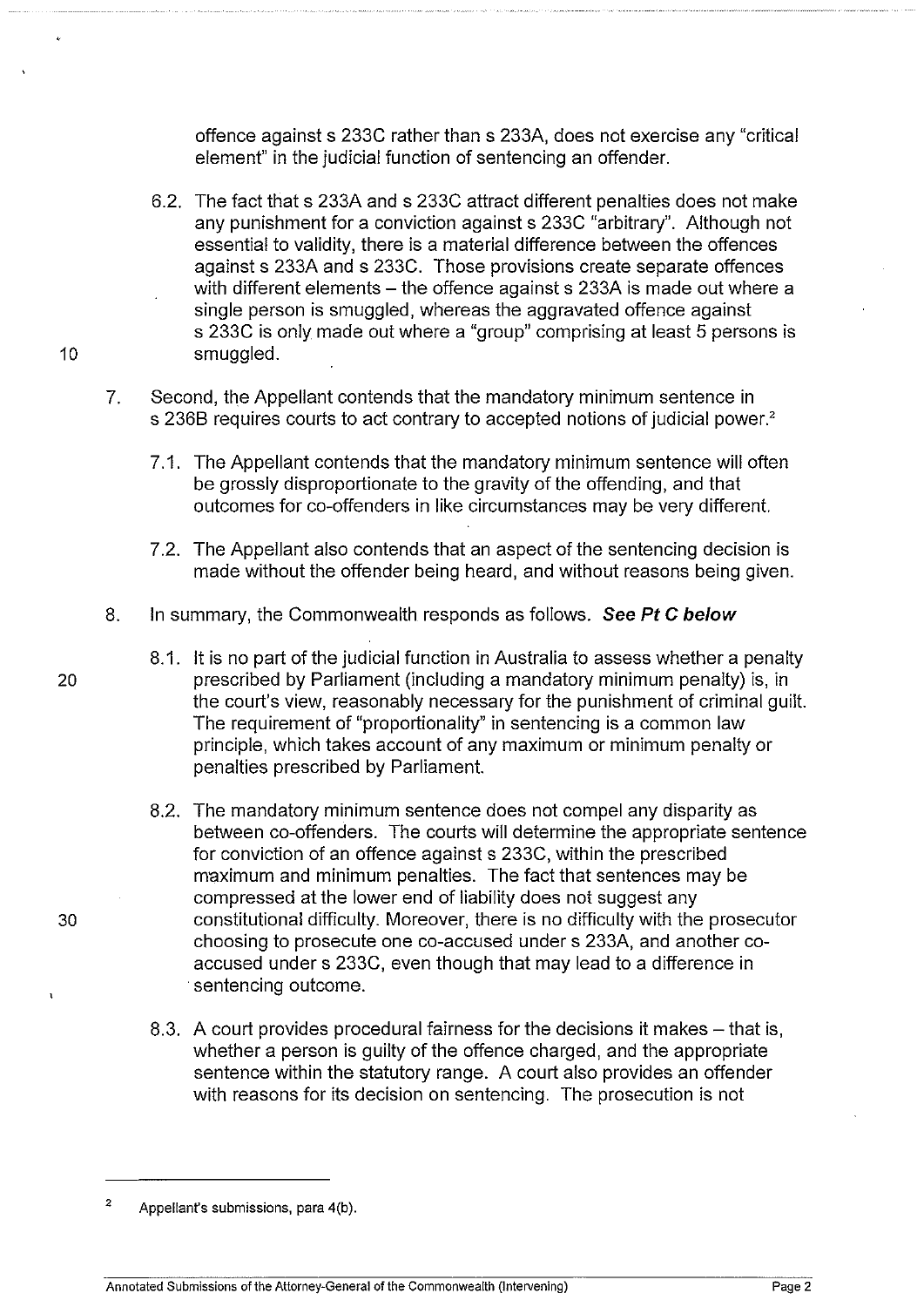required to give a person a hearing on, nor reasons for, the choice of offences with which the person will be charged.

- 9. Before responding to the Appellant's arguments in detail, it is convenient to state some of the main positive propositions for which the Commonwealth contends .
- . 9.1. Parliament may determine what conduct is criminal, and what penalties are to be imposed on that conduct. Once a Commonwealth law has a sufficient connection with a head of power (a matter not put in issue here), the wisdom or expediency of that law is a matter for Parliament: paras 35- 10 40 below.
	- 9.2. A Commonwealth law may validly require a court to make a specified order if the court is satisfied that a specified event has occurred. A Commonwealth law may also validly confer on the executive government a choice as to whether to bring proceedings that result in that (nondiscretionary) order, or proceedings that result in an alternative (discretionary) order: see para 45 below.
- 9.3. Prosecutors have a broad discretion as to the offence with which to charge a person, and this discretion is not in practice reviewable by a court. Courts sentence an offender for the offence or offences for which he or 20 she has been convicted or which were proven against him or her, rather than an offence with which the offender could have been charged, but was not: see paras 13 and 15 below.
	- 9.4. Common law sentencing principles apply subject to a contrary legislative intention. Parliament may alter the balance struck by the common law between competing public interests (here, between the different purposes of punishment): see paras 49-50 below.

## **B. THERE** IS NO **BREACH OF THE SEPARATION OF POWERS**

- 10. Nothing in s 2368 of the Migration Act (read with ss 233A and 233C) is contrary to the constitutionally required separation of federal judicial power.
- 30 1 0.1. The adjudication of criminal guilt and the imposition of punishment is an exclusively judicial function.' There is no issue in this case about the courts' role in adjudicating guilt; rather, the issue is the effect of the impugned provisions on the courts' role in imposing punishment for breach of the criminal law.
	- 10.2. In short, the courts' exclusive power to *impose* punishment for breach of the criminal law does not preclude Parliament's power to prescribe

<sup>3</sup>  Chu Kheng Lim v Minister for Immigration (1992) 176 CLR 1 (Chu Kheng Lim) at 27 (Brennan, Deane and Dawson JJ); Attorney-General (Cth) v Breckler (1999) 197 CLR 83 at 109 [40] (Gleeson CJ, Gaudron, McHugh, Gummow, Hayne and Callinan JJ).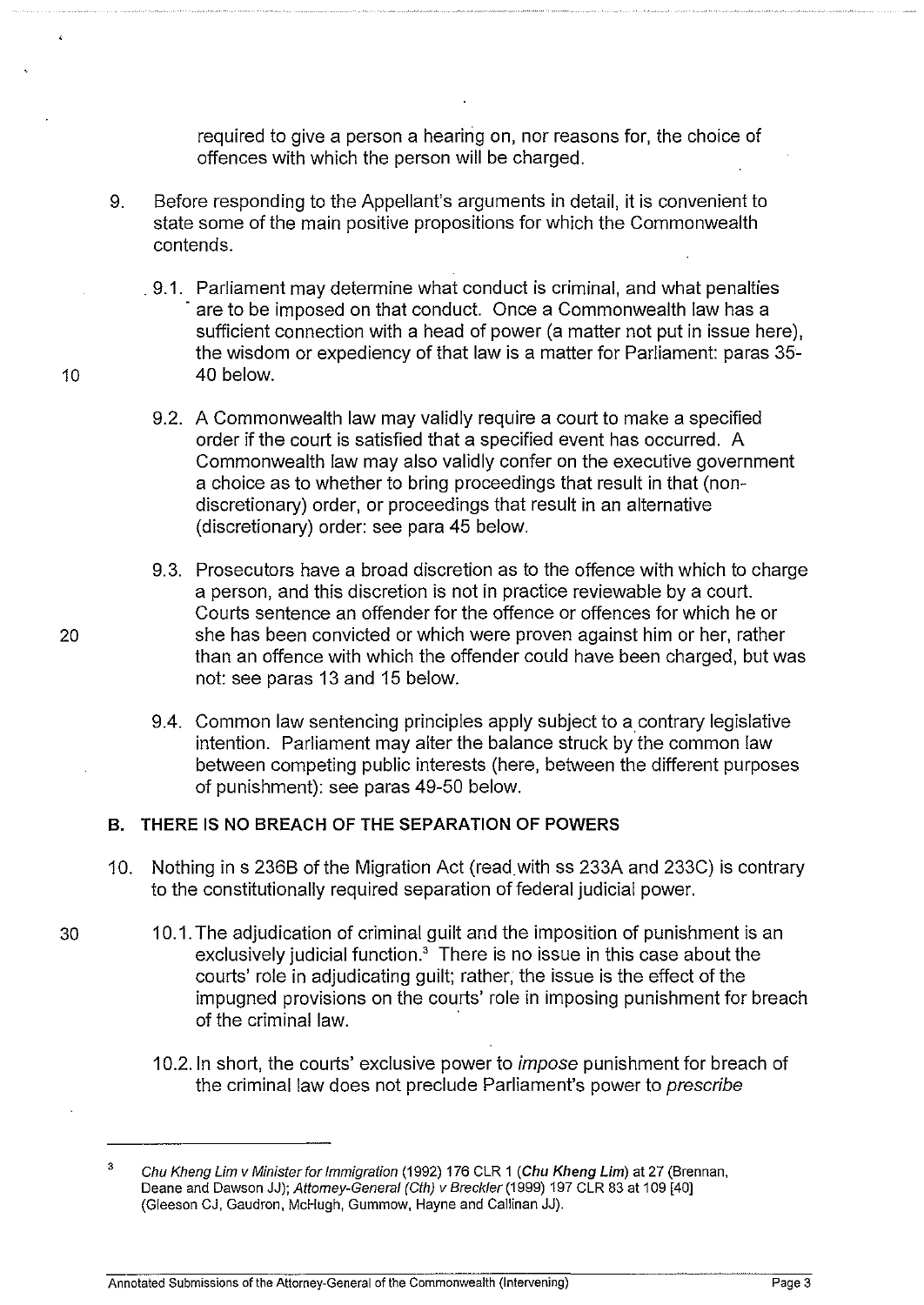punishment, nor the executive's discretion to determine the offence with which a person will be charged.<sup>4</sup>

11. The only issue for present purposes is whether the prosecutor has purported· to exercise part of an exclusively judicial function. The Appellant had sought to argue that the executive is directing the court as to the exercise of judicial power; however, special leave was not granted on that point.<sup>5</sup>

#### 8.1 Role of courts and prosecution: basic principles

- 12. The Appellant's argument runs counter to two basic principles.
- 13. First, the prosecution has a broad discretion to determine the offence with 10 which a person will be charged. This prosecutorial discretion "is not any part" of the courts' function.<sup>6</sup>
	- 13.1. For that reason, this discretion is not susceptible in practice to judicial review, in order to preserve the independence of the courts.<sup>7</sup> That is, the separation of judicial power requires that courts not become entangled in the prosecutor's discretion.•
	- 13.2. A prosecutor is subject to duties of fairness that may be enforced by the trial judge.• Those duties can be enforced ultimately by the judge staying proceedings as an abuse of process, although it can be expected that this would occur only rarely.<sup>10</sup> However, the separation of functions does not permit the court to canvass the exercise of the prosecutor's discretion in cases where a court might consider that a less serious or more serious offence would be more appropriate." As Dawson and McHugh JJ observed in *Maxwell*,<sup>12</sup> "the most important sanctions governing the proper performance of a prosecuting authority's functions are likely to be political rather than legal".

20

<sup>4</sup>  The executive implements the order of imprisonment: see New South Wales v Kable (2013) 87 ALJR 737 at 747 [40] (French CJ, Hayne, Grennan, Kiefel, BelLand Keane JJ), and may have a role in ameliorating the sentence; for example, by granting parole( see Baker *v* The Queen (2005) 223 CLR 513 at 533-534 [47]-[48] (McHugh, Gummow, Hayne and Heydon JJ)) or by the prerogative of mercy.

<sup>5</sup>  See Magaming *v* The Queen [2013] HCA Trans 140 at p 15 (lines 599-607). The attempted argument is precluded in any event by Elias *v* The Queen (2013) 87 ALJR 895 (Elias).

<sup>6</sup>  Elias (2013) 87 ALJR 895 at 904 [34] (the Court), citing Maxwell *v* The Queen (1996) 184 CLR 501 (Maxwell) at 514 (Dawson and McHugh JJ).

<sup>7</sup>  Likiardopoulos v The Queen (2012) 86 ALJR 1168 (Likiardopoulos) at 1177 [37] (Gummow, Hayne, Grennan, Kiefel and Bell JJ); see also 1171 [2] (French CJ).

<sup>8</sup>  Likiardopoulos (2012) 86 ALJR 1168 at 1171 [2] (French CJ), citing Jago v District Court (NSW) (1989) 168 CLR 23 at 39 (Brennan J); Barton v The Queen (1980) 147 CLR 75 at 94-95 (Gibbs ACJ and Mason J).

<sup>9</sup>  Likiardopoulos (2012) 86 ALJR 1168 at 1177 [37] (Gummow, Hayne, Grennan, Kiefel and Bell JJ); see also 1171 [2] (French CJ); Elias (2013) 87 ALJR 895 at 904 [35] (the Court).

<sup>10</sup>  Maxwell (1996) 184 CLR 501 at 512, 514 (Dawson and McHugh JJ), 535 (Gaudron and Gum mow JJ). This is all that is meant by the statement that the criminal process requires "fairness": see X? v Australian Crime Commission (2013) 87 ALJR 858 (X7) at 871 [38] (French CJ and Grennan J), cited in Appellant's submissions, para 73.

<sup>11</sup>  Elias (2013) 87 ALJR 895 at 904 [34] (the Court).

<sup>12</sup>  (1996) 184 CLR 501 at 514.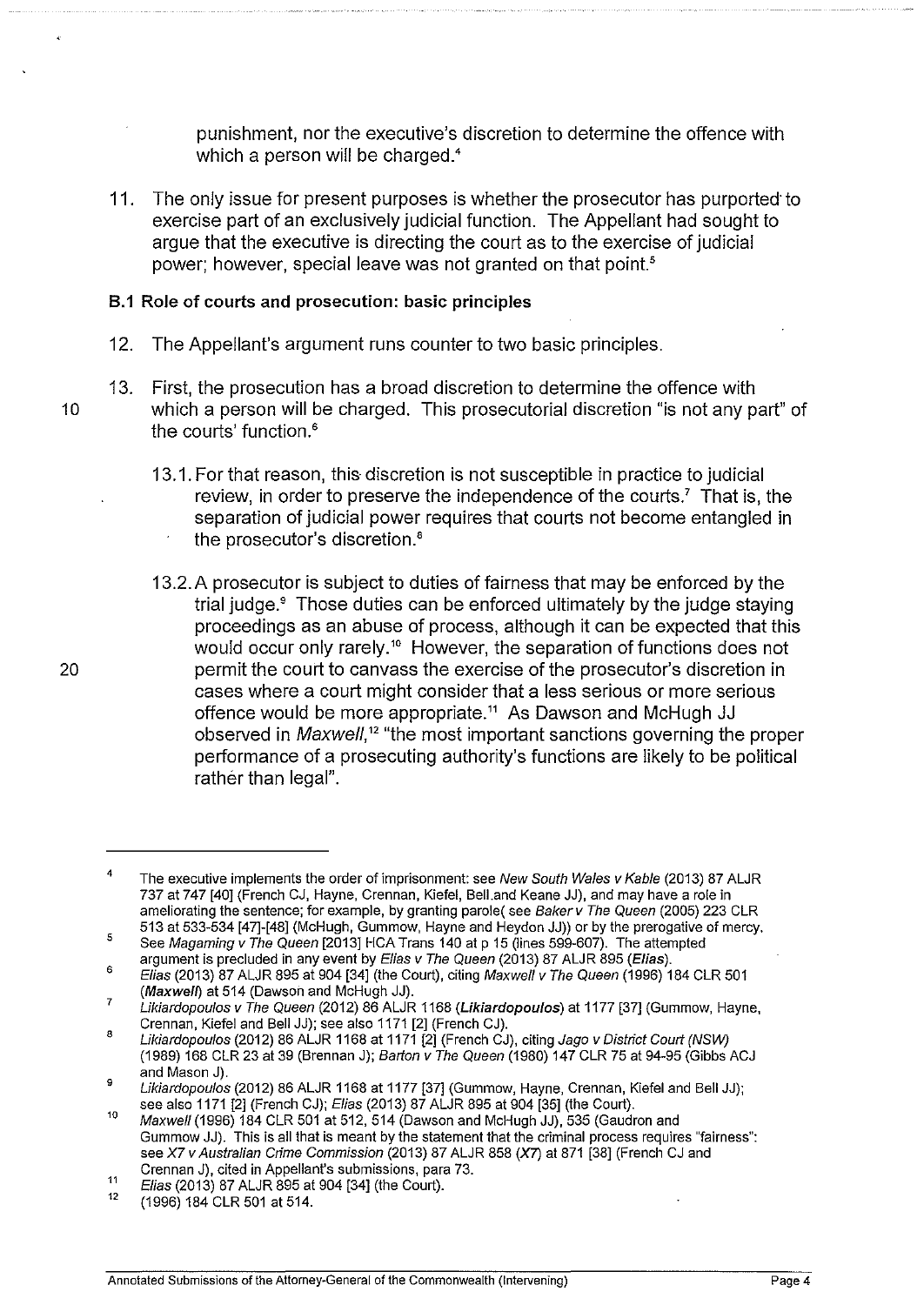- 14. The Appellant contends that the existence of this broad prosecutorial discretion does not answer whether there is an implied limit on legislative power.<sup>13</sup> However, the breadth of the prosecutorial discretion reflects that the prosecutor and the court perform different functions. This difference in functions means that a prosecutor does not, by charging a person with one offence rather than another, remove from the court any element of the sentencing function.
- 15. The second basic principle is that the judicial function is: (i) to determine whether an accused is quilty of the offence with which he or she was charged (when guilt is not admitted); and, if the offence is proven, (ii) to sentence the 10 offender for that offence (or otherwise deal with the person").
	- 15.1.1n particular, an offender is sentenced for the offence proven against him or her, not for an offence with which he or she potentially could have been charged that has a lower maximum penalty. <sup>15</sup>
	- 15.2. In so far as there are co-offenders,<sup>16</sup> the findings of fact on which the conviction or sentencing of an offender are based are only conclusive as between that offender and the Crown, and do not operate against the world (including co-offenders tried separately).<sup>17</sup>
- 16. Accordingly, there is nothing unusual about the prosecutor's choice of charge affecting the punishment that may be imposed on an offender.'" Nor is there 20 anything uncommon with criminal laws laying down a "base level" offence (here, people smuggling) that is wholly included in other offences that contain aggravating factors.<sup>19</sup> As explained below, Parliament may prescribe a mandatory minimum penalty.<sup>20</sup> Accordingly, the fact that in this case one of those overlapping offences attracts a mandatory minimum sentence is merely a difference of degree, not of kind. Indeed, the logic of the Appellant's argument would seem to be that a prosecutor could not be given a discretion to choose between overlapping offences if there was a difference between the *maximum*  penalties (not just the minimum penalties) for those offences. That would be a major intrusion into Parliament's undoubted power to prescribe penalties.

<sup>13</sup>  Appellant's submissions. para 44.

<sup>14</sup>  Note Crimes Act 1914 (Cth), s 19B (discharge of offenders on condition but without proceeding to conviction). Section 19B can only be applied to offenders against s 233C who are under 18 years old at the time of offending: Migration Act, s 236A.

<sup>15</sup>  Elias (2013) 87 ALJR 895 at 902 [26], 904 [34] (the Court).

<sup>16</sup>  Cf Appellant's submissions, para 81.

<sup>17</sup>  Likiardopoulos (2012) 86 ALJR 1168 at 1176-1177 [35] (Gummow, Hayne, Crennan, Kiefel and Bell JJ).

<sup>18</sup>  Elias (2013) 87 ALJR 895 at 904 [34] (the Court). The maximum penalty for an offence is a relevant factor in assessing the proportionate sentence: Elias at 902 [27]; see para 49.1 below.

<sup>19</sup>  Elias (2013) 87 ALJR 895 at 904-905 [36] (the Court): "it will often be possible to conceive of other charges upon which the prosecution might arguably have proceeded". See eg the offences listed in R *v* Brown (1989) 17 NSWLR 472 at 473 (the Court): robbing or assaulting with intent to rob another person (14 years); robbing another person armed with an offensive weapon (20 years); robbing another person while armed with an offensive weapon, and harming the person at the time of robbery (life).

<sup>20</sup>  See para 36 below.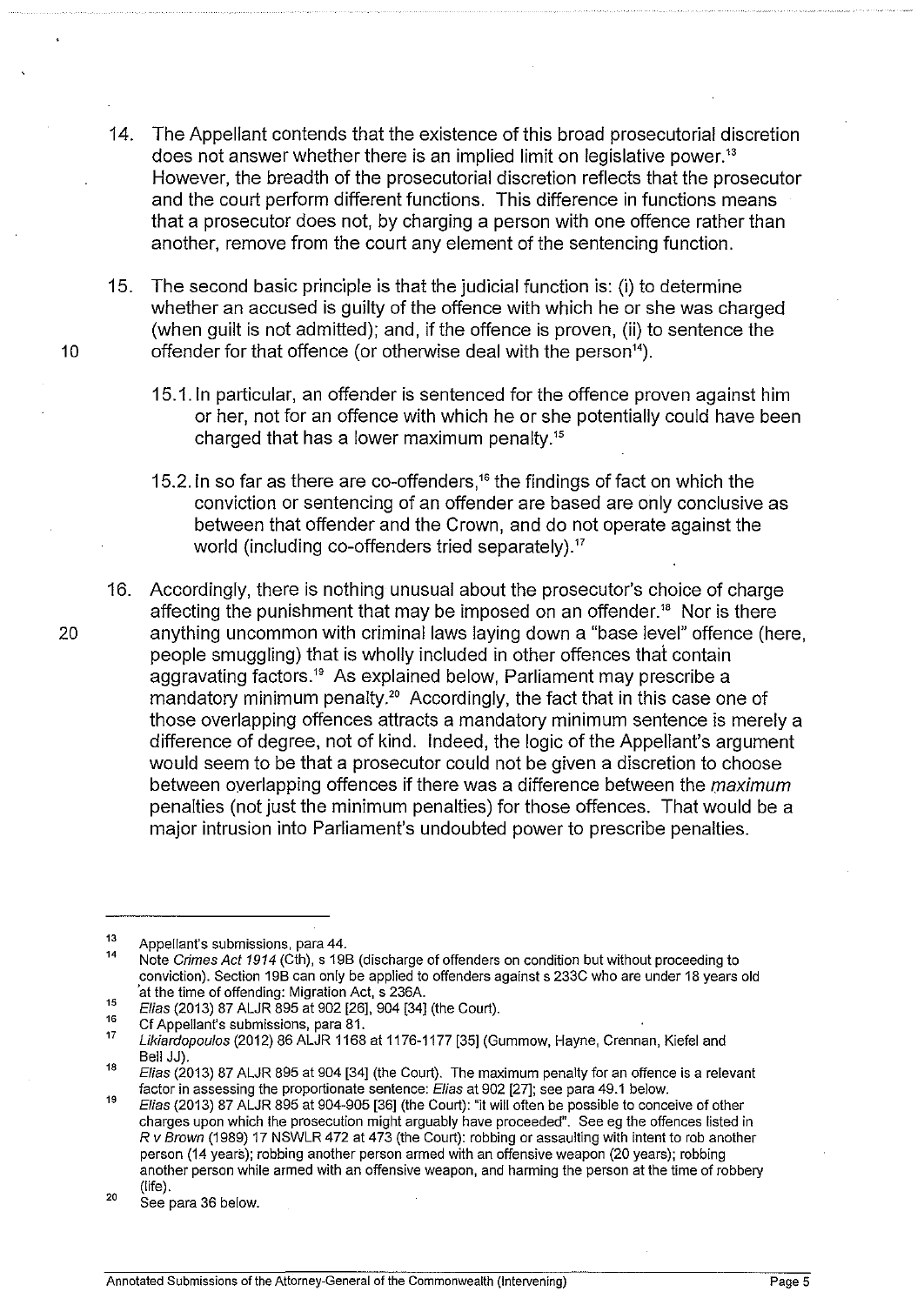- 17. These two basic principles are reflected in the decision of this Court in Fraser Henleins Pty Ltd v Cody.21
- 18. In that case, which involved a more complete form of overlapping offences than the present, the Black Marketing Act 1942 (Cth) (Black Marketing Act) penalised "black marketing", defined as certain acts or omissions that were breaches of regulations made under the National Security Act 1939 (Cth) (National Security Regulations). Offences against the Black Marketing Act attracted higher penalties, including mandatory minimum penalties.<sup>22</sup>
- 19. Relevantly, the Court rejected an argument that the prosecutor's choice of 10 whether to prosecute under the Black Marketing Act or the National Security Regulations involved any exercise of judicial power.  $\,$  Latham CJ stated: $^{2}$

... in all cases of public prosecutions, there must first be a decision by some public authority whether to prosecute or not to prosecute. The risk of infliction of a penalty depends upon the decision of a non-judicial authority or person as to whether any prosecution at all should be instituted. But such a decision is in no respect an exercise of judicial power.

20. The Appellant's attempts to distinguish Fraser Henleins should be rejected. First, reliance on the defence power formed no part of the Court's reasoning.<sup>24</sup> Second, it is irrelevant that the decision pre-dated the Boilermakers doctrine.<sup>25</sup> 20 The issue in Fraser Henleins (and the issue here) is whether the prosecutor has purported to exercise any part of an exclusively judicial function. At the time of Fraser Henleins, it was well settled that only Ch Ill courts could exercise federal judicial power, $26$  and that the adjudication and punishment of criminal guilt was an exclusively judicial function.<sup>27</sup>

## 8.2 Prosecution does not exercise any "critical part" of the sentencing function

21. For the reasons set out above, the prosecution does not exercise any "critical part" in the sentencing function in determining whether to charge a person with

<sup>21</sup>  (1945) 70 CLR 100 (Fraser Hen/eins).

 $\overline{22}$ See Fraser Henleins (1945) 70 CLR 100 at 118-119 (Latham CJ). Black marketing was punishable by (a) if the offence was prosecuted summarily  $-$  imprisonment for not less than 3 months or, with a body corporate offender, a fine between £1,000 and £5,000, and (b) if the offence was prosecuted on indictment- imprisonment for not less than 5 months or, with a body corporate offender, a fine of not less than £10,000.

<sup>23</sup>  Fraser Henleins (1945) 70 CLR 100 at 119-120; see also 121 (Starke J), 139 (Williams J). See also Ex parte Coorey (1944) 45 SR (NSW) at 314-315 (Davidson J), whose reasoning (as well as the reasoning of Nicholas CJ in Eq) was adopted by Dixon J and McTiernan J in Fraser Henleins (1945) 70 CLR 100 at 125, 132.

<sup>24</sup>  Contra Appellant's submissions, para 98. For example, Rola Co (Australia) Pty Ltd v The Commonwealth (1944) 69 CLR 185 was another decision concerning the definition of judicial power decided during war time.

<sup>25</sup>  R v Kirby; Ex parte Boilermakers' Society of Australia (1956) 94 CLR 254. Contra Appellant's submissions, para 100.

<sup>26</sup>  New South Wales *v* The Commonwealth (The Wheat Case) (1915) 20 CLR 54; Waterside Workers' Federation of Australia *v* J W Alexander Ltd (1918) 25 CLR 434 (J W Alexander).

<sup>27</sup>  See eg J W Alexander (1918) 25 CLR 434 at 444 (Griffith CJ); Federal Commissioner of Taxation *v*  Munro (1926) 38 CLR 153 at 175 (Isaacs J).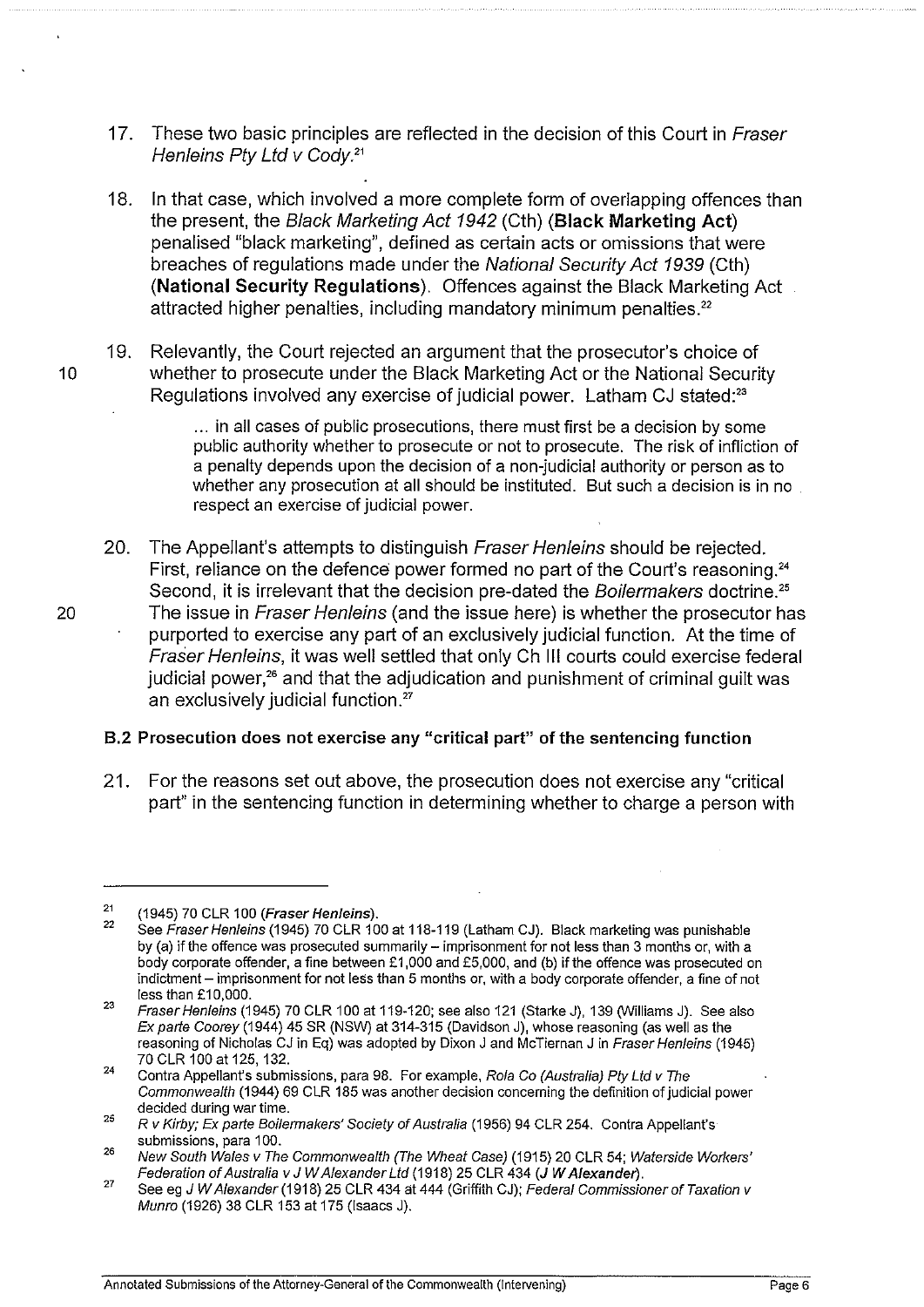an offence against s 233C or s 233A.<sup>28</sup> The decisions in Deaton y Attorney-General,<sup>29</sup> Hinds v The Queen,<sup>30</sup> Liyanage v The Queen<sup>31</sup> and Ali v The Queen<sup>32</sup> (relied on by the Appellant) do not alter the position.

- 22. Deaton<sup>33</sup> and Hinds<sup>34</sup> deal with a different point whether an Act can give the executive the power to determine the punishment of an individual person who has been convicted. Section 236B does not do that – the sentence is determined by the court within the range prescribed by Parliament, without any interposition by the executive.
- 23. Both Deaton and Hinds accept that Parliament may prescribe maximum or 10 minimum penalties.<sup>35</sup> In *Hinds*,<sup>36</sup> the Privy Council stated the relevant limit as follows:

What Parliament cannot do, consistently with the separation of powers, is to transfer from the judiciary to any executive body ... , a discretion to determine the severity of the punishment to be inflicted on an individual member of a class of offenders.

- 24. Given that the Privy Council in Hinds accepted that Parliament may prescribe a minimum penalty, the reference to the executive "determining" the severity of punishment cannot include the situation where the prosecutor chooses to charge a person with an offence that attracts. a mandatory minimum penalty.
- 20 25. A crucial difference between this case and Liyanage'*<sup>7</sup>*was that the sentencing laws in Liyanage were altered retrospectively, so as to target and secure the punishment of particular individuals. Here, ss 233A, 233C and 236B contain prospective rules of general application. Those sections are not designed to secure the conviction and enhance the punishment of particular individuals.<sup>38</sup>
	- 26. The decision in Ali<sup>39</sup> is also readily distinguishable.

39 [1992] 2 AC 93.

<sup>28</sup>  29 Contra Appellant's submissions, para 48.

<sup>[1963]</sup> IR 170 (Deaton). Appellant's submissions, paras 49-50.

<sup>30</sup>  [1977] AC 195 (Hinds). Appellant's submissions, para 52.

<sup>31</sup>  32 [1967] 1 AC 259 (Liyanage). Appellant's submissions, para 51.

<sup>33</sup>  [1992] 2 AC 93 (Ali). Appellant's submissions, para 53.

<sup>[1963]1</sup>R 170 at 183. In Deaton, the penalty under customs legislation was "treble the value of the goods, including the duty payable thereon, or one hundred pounds, at the election of the Commissioners of Customs" (emphasis added): at 181.

<sup>34</sup>  [1977] AC 195 at 225-226. In *Hinds*, a person convicted in the Gun Court could only be discharged by the Governor-General, acting on the advice of a "Review Board". A majority of the members of that Board Were not judges. The Act purported to remove the power to determine the length of custodial sentence from the judiciary and vest it in an executive body: at 225.

<sup>35</sup>  Deaton [1963]1R 170 at 181; Hinds [1977] AC 195 at 226.

<sup>36</sup>  [1977] AC 195 at 226.

<sup>37</sup>  [1967] AC 259 at 290,291. The relevant alterations to sentencing law, the offence provisions, and the removal of procedural protections, are set out at 279-281.

<sup>38</sup>  Cf Liyanage [1967] AC 259 at 291. See Ali [1992] 2 AC 93 at 102 quoting Deaton [1963]1R 170 at 182-183: "There is a clear distinction between the prescription of a fixed penalty and the selection of a penalty for a particular case".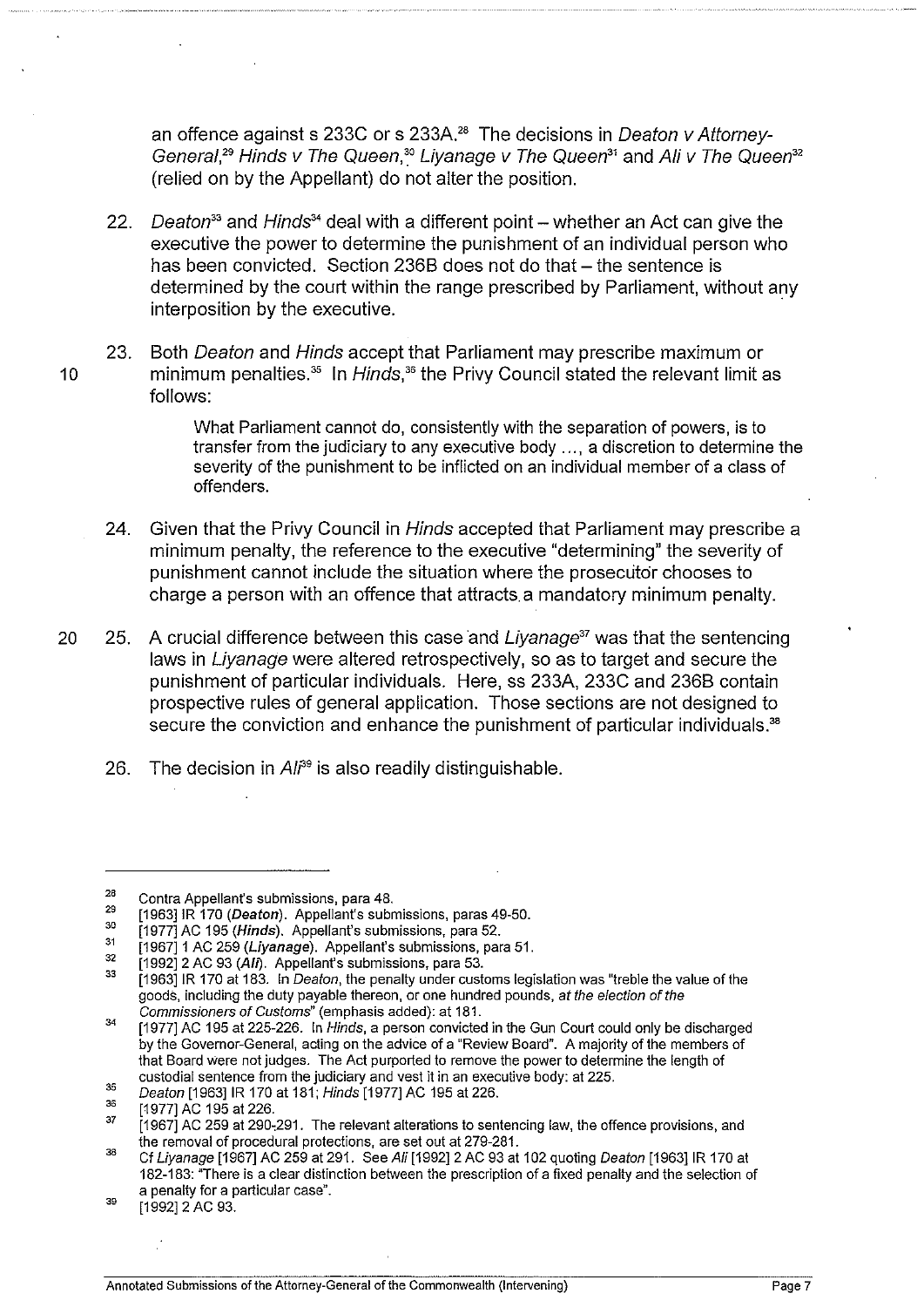- 26.1. In Ali, the critical features of the Act were: (i) if a charge for drug importation with an allegation of trafficking was heard by a judge of the Supreme Court alone, there was a mandatory penalty of death on conviction; (ii) if the same charge was heard by the Intermediate or the District Court, that Court could only impose a fine or imprisonment; and (iii) the Director could choose whether the case would be heard by a judge alone or by the Intermediate or the District Court.<sup>40</sup>
- 26.2.1n that situation, the Privy Council held that the Director had been given a power, in substance, to select the penalty to be imposed in a particular 10 case, which was invalid.<sup>41</sup>
	- 27. Ali therefore turned on two factors: (i) there were divergent punishments for the same offence; and (ii) the prosecutor's unilateral choice of forum determined which of those punishments was available. Neither of those factors is present here.<sup>42</sup> Instead, the Migration Act contains two offences that have different elements, and the prosecution has its usual discretion as to the offence with which to charge a person.
- 28. Nothing in Ali suggests any constitutional difficulty with that position.<sup>43</sup> Ali accepted that, in general, a prosecutor could be given a discretion to charge a person with one offence rather than another.<sup>44</sup> Ali also accepted that Parliament 20 could prescribe a mandatory fixed penalty (not just a mandatory minimum penalty) for an offence:<sup>45</sup>

If in Mauritius importation of dangerous drugs by one found to be trafficking carried in all cases the mandatory death penalty and importation on its own a lesser penalty, the Director of Public Prosecution's discretion whether to charge importation with or without an allegation of trafficking would be entirely valid.

29. A further difference between Ali and the present case is that, in Ali, the Supreme Court was required to impose a single, fixed penalty: death.<sup>46</sup> Here, ss 233C and 2368 confer a discretion on the sentencing court (albeit constrained) to determine the appropriate penalty between the maximum and 30 minimum sentence.

<sup>40</sup>  See, respectively, Dangerous Drugs Act 1986 (Mauritius), s 38(4), s 38(3) and s 28(8). The relevant provisions are set out in [1992] 2 AC 93 at 97-98.

<sup>41</sup>  Ali [1992] 2 AC 93 at 104.

<sup>42</sup>  Note that certain federal indictable offences can be tried summarily, but only with the consent of both the prosecutor and the defendant: see Crimes Act 1914 (Cth), s 4J(1).

<sup>43</sup>  Contra Appellant's submissions, para 54.

<sup>44</sup>  [1992]2 AC 93 at 104: "In general, there is no objection of a constitutional or other nature to a prosecuting authority having a discretion of that nature [ie whether to charge a person with one offence or another]".

<sup>45</sup>  Ali [1992] 2 AC 93 at 104 (emphasis added).

<sup>46</sup>  Ali [1992] 2 AC 93 at 103. The imposition of the death penalty may raise special issues: see, by analogy, Lockett v Ohio 438 US 586 (1978); Harmelin v Michigan 501 US 957 (1991). Generally, however, Parliament may enact a single, fixed penalty: see paras 36 and 45.1 below.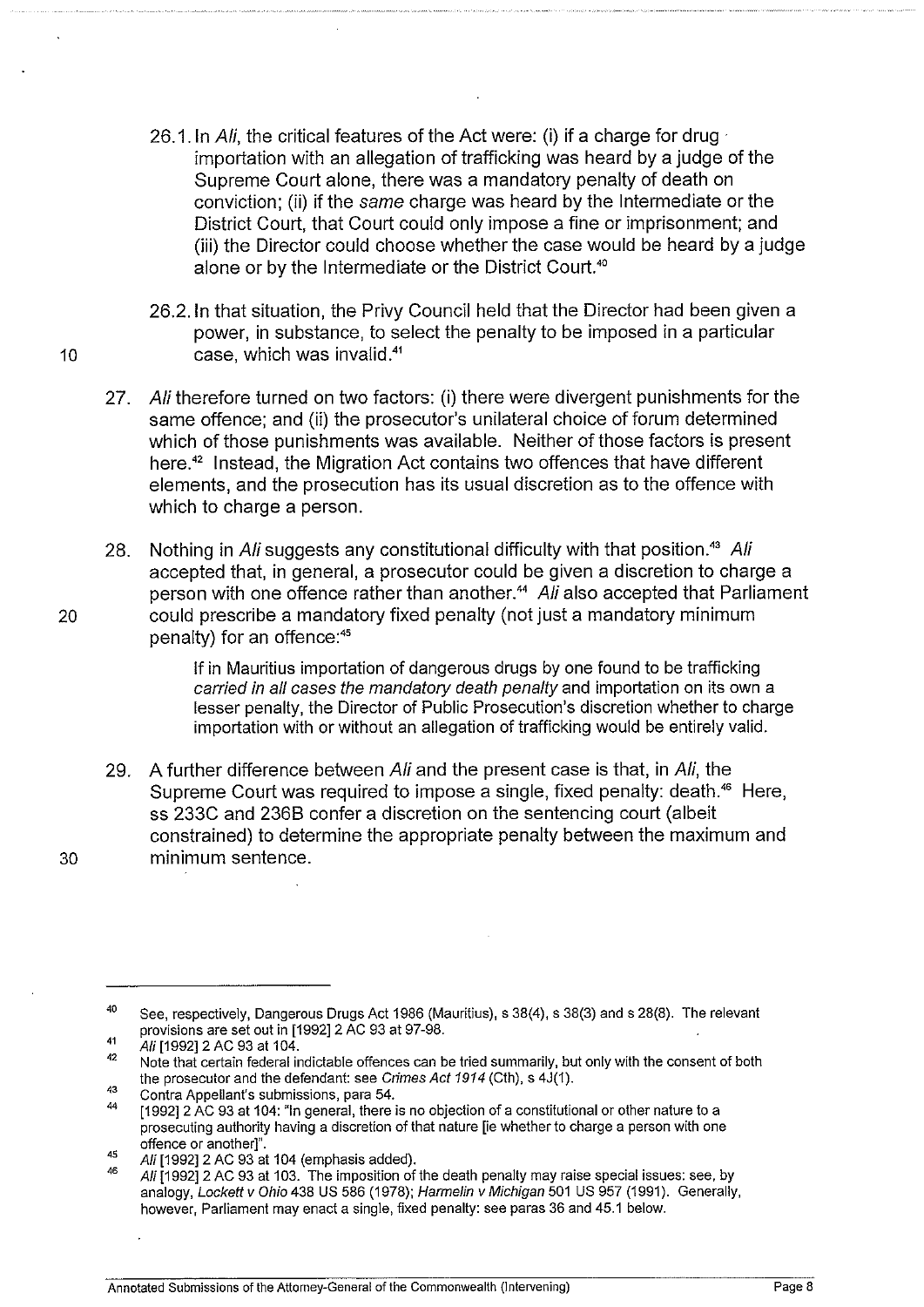30. Accordingly, even if Ali could stand as good law in Australia in the light of Fraser Henleins (which need not be decided here), it is remote from the present ·case. It casts no doubt on the validity of s 2368 (read with ss 233A and 233C).

## 8.3 Punishment for an offence against s 233C is not "arbitrary"

- 31. The punishment for an offence against s 233C of the Migration Act is not "arbitrary", simply because there is an overlap in the conduct that may be caught by the offences in ss 233A and 233C.
- 32. The Appellant's imprisonment results from being convicted of an offence against s 233C and sentenced by a judge. The prosecutor's discretion as to 10 b whether to charge the Appellant with an offence against s 233A or s 233C does not raise any constitutional difficulties: see 8.1 above. Accordingly, the Appellant's imprisonment is not "arbitrary" in any meaningful sense.<sup>47</sup> Nor is there any legislative adjudication of guilt<sup>48</sup> – the Appellant was convicted under an offence provision of general application.
	- (a) No constitutional difficulty arises from overlap between ss 233A and 233C
- 33. One aspect of the Appellant's argument appears to be that Parliament has criminalised substantially the same conduct with significantly different penalties.<sup>49</sup> That result would not lead to invalidity – Fraser Henleins establishes that there is no difficulty in Parliament prescribing offences with 20 identical elements, but different penalties.<sup>50</sup> In any event, the Appellant's argument proceeds from a false premise.
	- 34. Sections 233A and 233C of the Migration Act create different offences with different elements. Section 233A proscribes the smuggling of "another person" who is a non-citizen.<sup>51</sup> Section 233C proscribes the smuggling of a "group of at least 5 persons", at least 5 of whom are non-citizens.<sup>52</sup> The statement by Allsop  $P<sup>53</sup>$  that the "same conduct (if five or more people are involved) is viewed divergently by Parliament" does not, with respect, fully grapple with this difference, nor with the manner in which offenders would be sentenced for contraventions of s 233A or s 233C as a result of that difference.
		- 34.1. The reference to a "group" in s 233C is a circumstance of aggravation which, in effect, creates the different and more serious offence under s 233C, rather than a circumstance of aggravation that renders an.

30

<sup>47</sup>  Cf Appellant's submissions, para 56. The Commonwealth v Fernando (2012) 200 FCR 1 at 21 [99] (the Court) (cited in Appellant's submissions, note 48) was considering a false imprisonment claim, and used "arbitrary" to mean without lawful authority.

<sup>48</sup>  Contra Appellant's submissions, para 57.

<sup>49</sup>  Appellant's submissions, para 33, quoting Reasons below, [56] (at Appeal Book (AB) p 54).

<sup>50</sup>  The Black Marketing Act penalised "black marketing", defined as certain acts or omissions that were breaches of the National Security Regulations. Offences against the Black Marketing Act attracted higher penalties, including mandatory minimum penalties: see para 18 above.

<sup>51</sup>  Migration Act, s 233A(1)(a) and (b).

<sup>52</sup>  Migration Act, s 233C(1)(a) and (b).

<sup>53</sup>  Reasons below, [57] (at AB pp 54-55).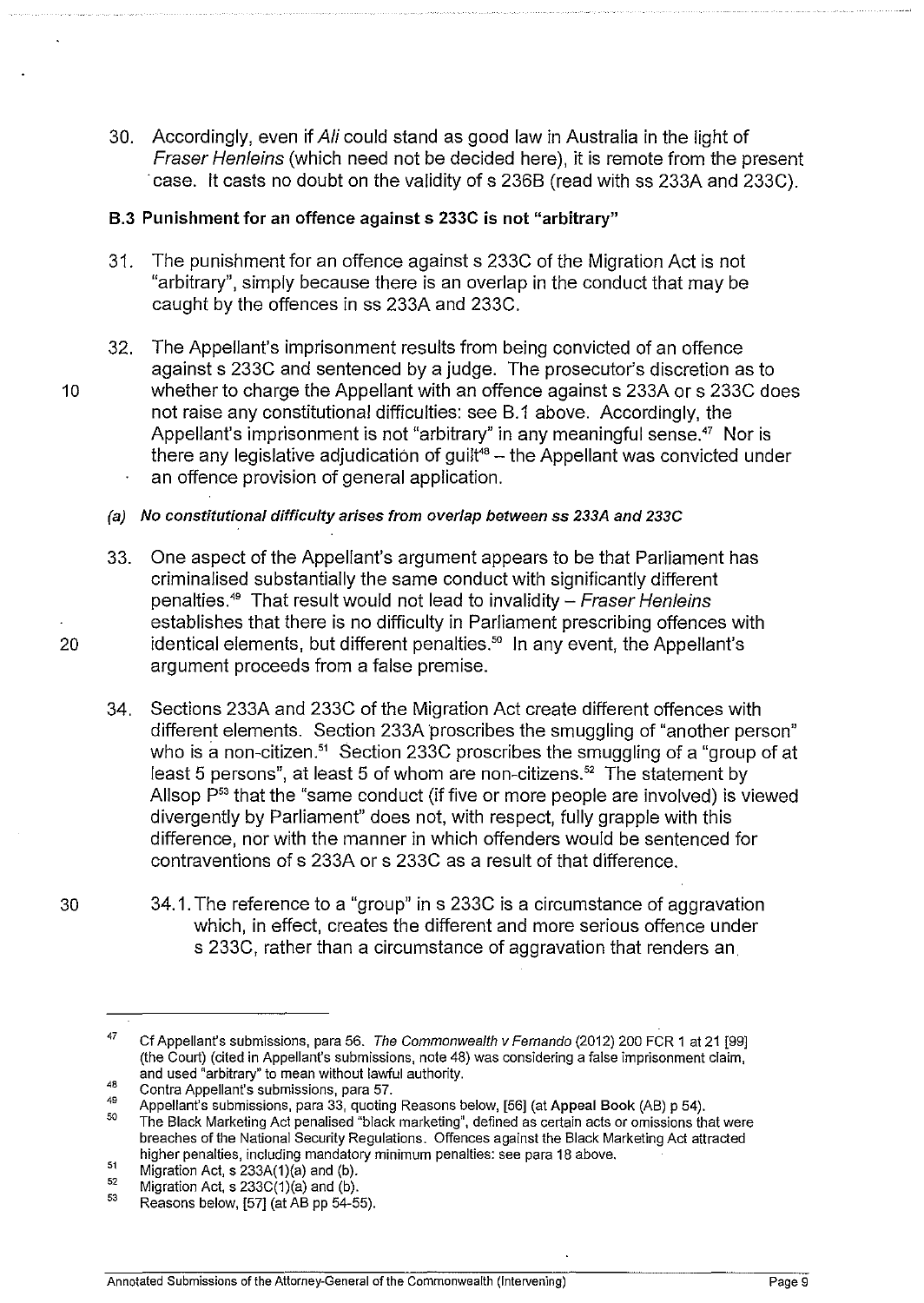offender liable to a greater penalty for the same offence that is set out in s 233A.<sup>54</sup> The better view is that a single charge under s 233A that particularised the smuggling of more than one person would be bad either because no such offence exists or for duplicity. $55$  In other words, s 233A only applies to smuggling a single person. There is no scope for reading the reference in s 233A to "another person" and "the second person" as including the plural.<sup>56</sup>

- 34.2. Parliament has in s 233C treated the existence of a group as a factor justifying the enactment of a more serious offence with higher penalties. Although the Appellant disputes whether the aggravating factor of smuggling a group of 5 or more people justifies the difference in penalty, $57$ that is simply an attack on the merits of the legislative judgment made by Parliament.
- 34.3.1t is true that if a person engaged in people smuggling of a group of 5 or more people, the prosecutor could choose whether to charge the accused with breaching s 233C, or with 1 or more charges of breaching s 233A, with each charge identifying a separate person smuggled.<sup>58</sup> In the latter case, at the stage of sentencing, the court would impose separate sentences for each offence then fix a total effective sentence and a single non-parole period, after taking into account considerations of accumulation and concurrence, proportionality and totality.<sup>59</sup> If an accused person is found guilty of smuggling another person contrary to s 233A, the fact that the person smuggled 5 or more people cannot be taken into account in sentencing, because it is not permissible to have regard to facts disclosing a circumstance of aggravation that could have been, but was not, charged."' At the time of the Appellant's offending, the Prosecution Policy of the Commonwealth (issued by the Commonwealth Director in March 2009) provided that in the ordinary course the charge or charges laid or proceeded with would be the most serious disclosed by the evidence."

20

<sup>54</sup>  See R v Meaton (1986) 160 CLR 359 at 367 (Brennan and Deane JJ); Keung v The Queen (2008) 191 A Grim R 317 at 324 (Giles JA with Johnson and Hall JJ agreeing).

<sup>55</sup>  56 See Walsh v Tattersall (1996) 188 CLR 77 at 91 (Gaudron and Gummow JJ), 112 (Kirby J). Walsh v Tattersall ibid; contra Reasons below, [9] (at AB p 35). The presumption in s 23(b) of the Acts Interpretation Act 1901 (Cth) applies subject to contrary intention: s 2(2). See R v Giam (1999) 104 A Crim R 416 at 420 [24] (Spigelman CJ with Abadee and Adams JJ agreeing), Johnson v Miller (1937) 59 CLR 467 at 489 (Dixon J), cf *R v B* (2008) 76 NSWLR 533.

<sup>57</sup>  Cf Appellant's submissions, paras 34-35.

<sup>58</sup>  Cf Appellant's submissions, para 34.

<sup>59</sup>  Johnson v The Queen (2004) 78 ALJR 616 at 624-625 [26]-[27]; Cargnello v DPP (Cth)

<sup>60</sup>  [2012] NSWCCA 162 at [92]-[93] (Basten JA); Crimes Act 1914 (Cth), ss 19, 19AB(1).

<sup>61</sup>  R v De Simoni (1981) 147 CLR 383 at 389 (Gibbs CJ); Elias [2013] HCA 31 at [26] (note 46) (the Court).

Prosecution Policy of the Commonwealth (March 2009) at [2.20]. On 27 August 2012, the Attorney-General issued a direction under s 8(1) of the Director of Public Prosecutions Act 1983 (Cth) which provides that the Director must not institute, carry on or continue to carry on a prosecution for an offence under s 233C of the Migration Act against a person who was a crew member in a people smuggling venture, unless the Director is satisfied that certain circumstances exist.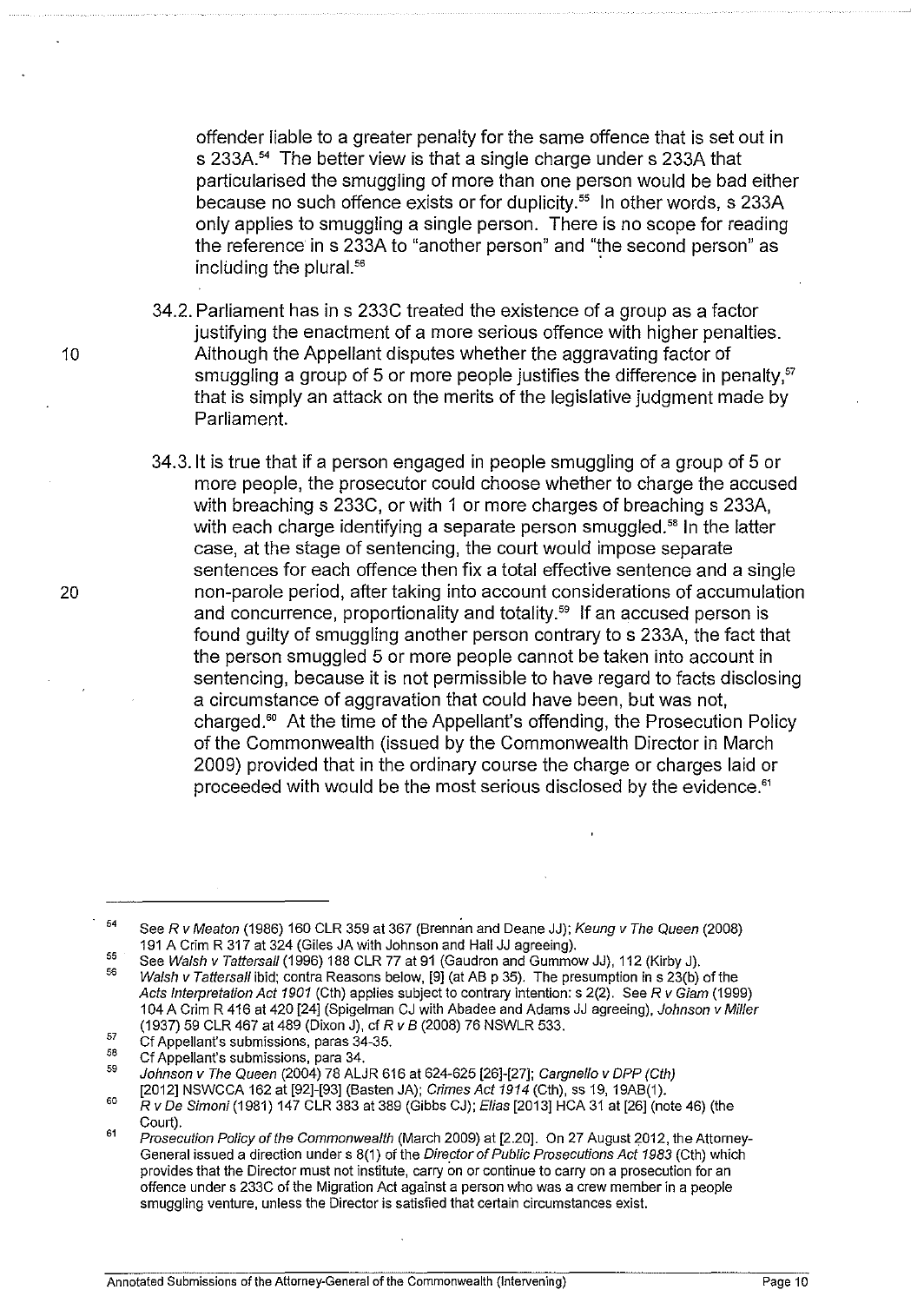- (b) Parliament can determine appropriate penalty
- 35. Second, contrary to the Appellant's submissions, $^{62}$  there is no constitutional requirement that a punishment prescribed by Parliament must be reasonably capable of being seen as necessary for the adjudication and punishment of criminal guilt.
- 36. Parliament has broad power to determine the appropriate penalties for offences that it creates. As Barwick CJ held in Palling v Corfield:*<sup>6</sup> '* 
	- 36.1.1t is "beyond question" that Parliament can prescribe such penalty as it thinks fit for the offences it creates.
- 10 36.2. Parliament may validly prescribe a single fixed penalty- if is the court's duty to impose the penalty, and the court has no power not to impose it.
	- 36.3.Aithough it may be thought undesirable for a court not to have any discretion as to the penalty imposed, it is a decision for Parliament whether or not to give such a discretion to the courts.<sup>64</sup>

This analysis of the respective roles of Parliament and the courts is quite contrary to the Appellant's argument.<sup>65</sup>

37. The same result follows from general principles of characterisation. The Commonwealth Parliament enacts offences and prescribes penalties under its incidental power (either express or implied). $66$  The scope of the incidental 20 power is explained by Dixon CJ as follows in Burton v Honan:*<sup>67</sup>*

> These matters of incidental powers are largely questions of degree, but in considering them we must not lose sight of the fact that once the subject matter is fairly within the province of the Federal legislature the justice and wisdom of the provisions it makes are matters entirely for the Legislature and not for the Judiciary.

In the administration of the judicial power in relation to the Constitution there are points at which matters of degree seem sometimes to bring forth arguments in relation to justice, fairness, morality and propriety, but those are not matters for the judiciary to decide upon.

<sup>62</sup>  Appellant's submissions, para 63.

<sup>63</sup>  (1970) 123 CLR 52 at 58; see also 65 (Menzies J), 68 (Walsh J). Windeyer and Gibbs JJ agreed with the other judgments: at 65, 70.

<sup>64</sup>  In the United States, it has been accepted that sentencing discretion is subject to federal law: see eg Mistretta v United States 488 US 361 (1989) at 364-365; Chapman v United States 500 US 453 (1991) at 467.

<sup>65</sup>  Cf the attempts to distinguish Palling v Corfield in Appellant's submissions, paras 102-104.

<sup>66</sup>  R v Kidman (1915) 20 CLR 425 at 434 (Griffith CJ), 441 (Isaacs J), 450 (Higgins J), 459-460 (Powers J); R v Sharkey (1949) 79 CLR 121 at 136 (Latham CJ), 157 (McTiernan J), 163 (Webb J); cf 148-149 (Dixon J) (relying on.an implied power and s 51(xxix)), 160 (Williams J) (relying on defence power).

<sup>67</sup>  (1952) 86 CLR 169 at 179. Thus there is no requirement of "reasonable proportionality" in forfeiture laws: Theophanous v The Commonwealth (2005) 225 CLR 101 at 128 [70] (Gummow, Kirby, Hayne, Heydon and Grennan JJ).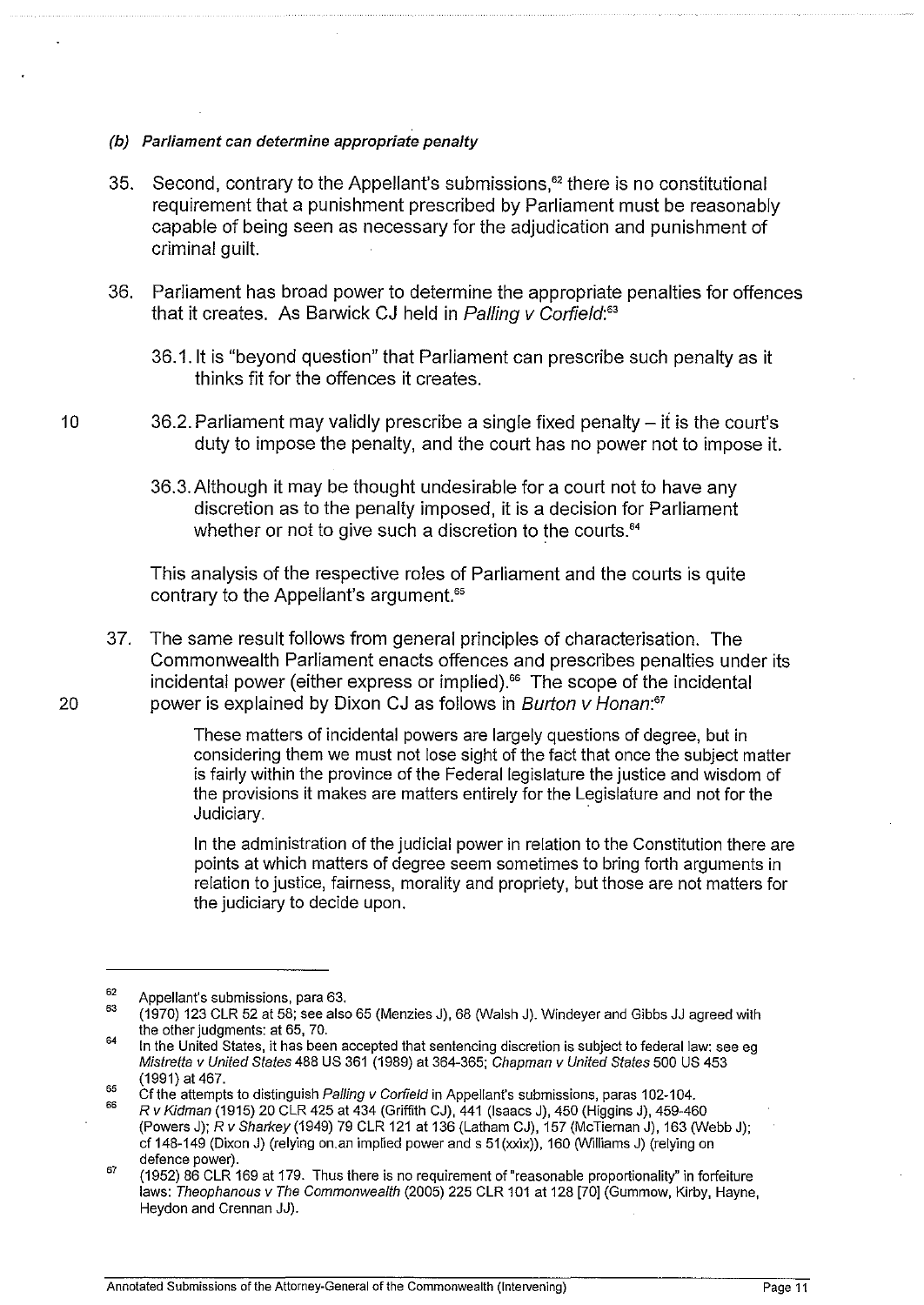- 38. These statements do not address merely Parliament's positive power to enact criminal laws, but describe the constitutional relationship between Parliament and the courts. Any constitutional implication- including an implication sought to be drawn from Ch III of the Constitution - must be securely based in the text and structure of the Constitution.<sup>68</sup> It would require clear constitutional authority for the courts to rule on whether the punishment laid down by an Act is inappropriate or excessive for a particular offence.<sup>69</sup> No clear authority can be found inCh Ill of the Constitution.
- 39. In the absence of an express constitutional right or prohibition, there is no 10 **principled basis on which a court could assess for itself the "irreducible"** seriousness" of an offence, to which Parliament must tailor its legislative  $j$ udgment.<sup>70</sup> As Lord Atkin stated in Proprietary Articles Trade Association v Attorney-General (Canada): *<sup>71</sup>*

The criminal quality of an act cannot be determined by intuition; nor can it be discovered by any standard but one: Is the act prohibited with penal consequences?

40. The Appellant has not provided any workable criteria by which a court could assess whether a prescribed punishment was "grossly disproportionate".72 The Commonwealth contends that the Court should not undertake this assessment, 20 because it is legally irrelevant. Furthermore, the necessary material from which the Court could make appropriate findings of constitutional fact was not placed before the courts below, and nor has the Appellant placed that material before this Court. However, were the Court minded to embark on such an exercise, the material should include authoritative sources evidencing the continuing harms caused by people smuggling, and the national interest in protecting the integrity of the borders.<sup>73</sup> For convenience, the material listed in footnote 73 below is collected in the affidavit of Andrew Buckland affirmed on 1 August 2013 and filed with these submissions.

<sup>68</sup>  APLA Ltd v Legal Services Commissioner (NSW) (2005) 224 CLR 322 at 409 [240], [242] (Gummow J), 453-454 [389], [393] (Hayne J), 484-486 [469]-[473] (Callinan J); see also 352 [33] (Gleeson CJ and Heydon J).

<sup>69</sup>  See by analogy Runyowa  $\acute{v}$  The Queen [1967] AC 26 (PC) at 49. Runyowa held that an express constitutional· prohibition on "inhuman or degrading punishment or other treatment" did not provide the courts with authority to determine whether a penalty prescribed by Parliament was excessive. That conclusion about the meaning of an express constitutional prohibition has been overtaken by later cases: Reyes v The Queen [2002]2 AC 235 (PC) at 256 [43], 257 [45].

<sup>70</sup>  71 Cf Appellant's submissions, paras 30 and 34. In the United States, the confined requirement of proportionality in punishment derives from the 8'" Amendment (which prohibits cruel and unusual punishments): see eg Solem v Helm 463 US 277 (1983) at 285; Ewing v California 538 US 11 (2003) at 20.

<sup>[1931]</sup> AC 310 (PC) at 324.

<sup>72</sup>  Cf Appellant's submissions, para 93.

<sup>73</sup>  See for example Australian Government, Report of the Expert Panel on Asylum Seekers (August 2012) at 19 [1.4] (protecting integrity of borders), 75 (deaths at sea from people smuggling October 2001-June 2012); Australian Crime Commission, Organised Crime in Australia 2013 (July 2013), 62- 65. See also the Second Reading Speech to the Anti-People Smuggling and Other Measures Bill 2010 (Cth), House of Representatives Debates, 24 February 2010, 1645 at 1645-1646 (which was referred to in the court below and is referred to in footnote 17 of the Appellant's submissions).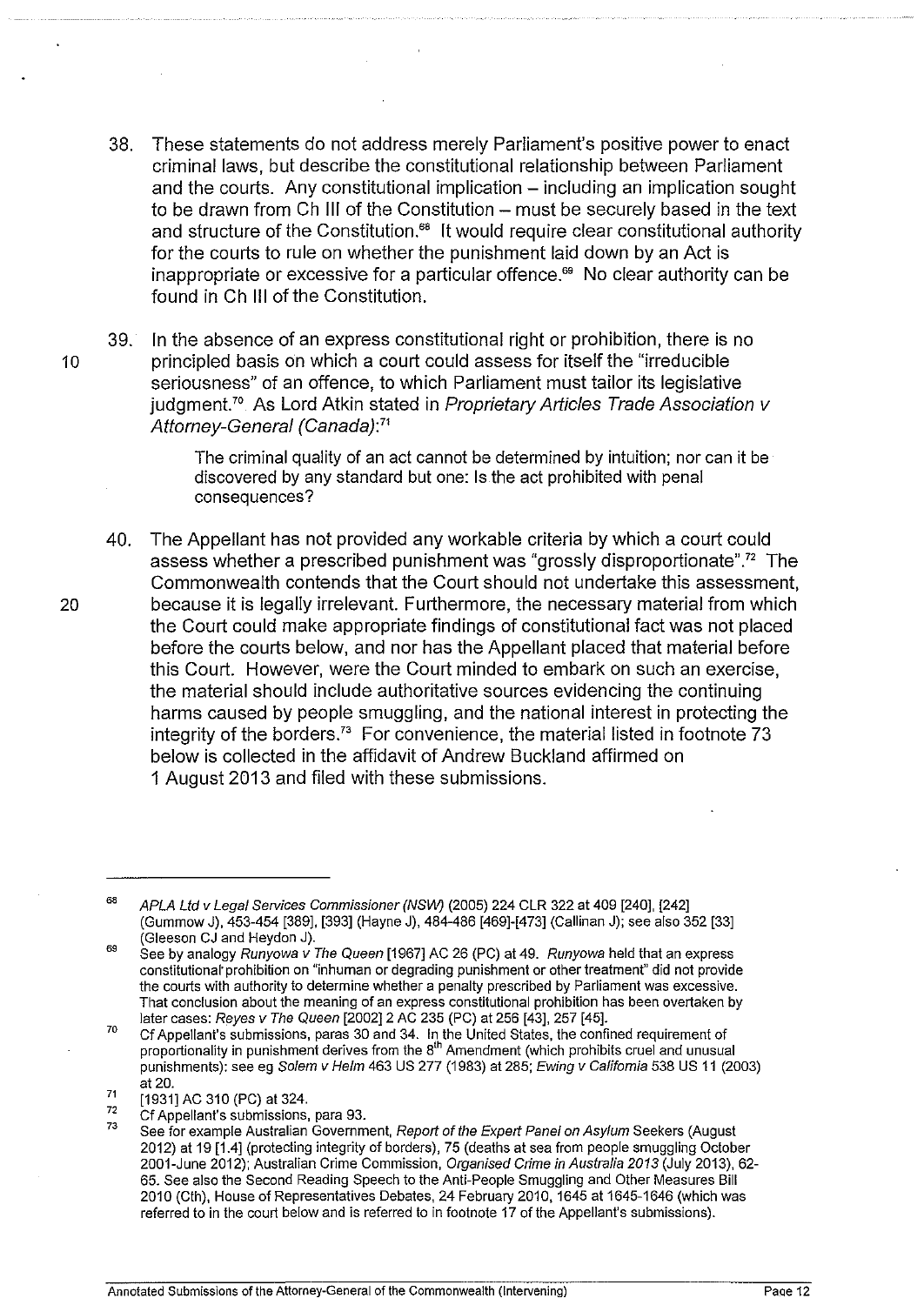### (c) Response to Appellant's other arguments

- 41. The other cases relied on by the Appellant do not contradict these well-settled principles.
	- 41.1. Fardon v Attorney-General (Qld)<sup>74</sup> considered the validity of preventative detention legislation, where a person was detained by an order of the Supreme Court because of the risk of future offending. There is no comparison with this case, where the Appellant is detained by reason of his conviction for an offence against s 233C of the Migration Act.
- 41.2. Chu Kheng Lim*<sup>75</sup>*considered the validity of immigration detention, where 10 hon-citizens were detained without any order of the court. Again, there is no comparison with this case. <sup>76</sup>
	- 42. Moreover, the Appellant derives no assistance from the principle that a tax cannot be "arbitrary", and therefore must be imposed by ascertainable criteria of sufficiently general application.<sup>77</sup> The offences in ss 233A and 233C are contained in public Acts of Parliament. The Appellant's liability to punishment derives from his being convicted of the offence and sentenced by an exercise of judicial power by a court.<sup>78</sup>

## **C. THERE IS NO INTERFERENCE WITH THE JUDICIAL PROCESS**

43. The mandatory minimum sentence in s 2368 of the Migration Act (read with 20 ss 233A and 2338) does not interfere with the judicial process, nor does it require courts to act contrary to accepted notions of judicial power.

## **C.1 Sentencing for a criminal offence: general principles**

- 44. A Commonwealth law cannot require a court to exercise judicial power in a manner that is inconsistent with the essential character of a court or of judicial power.'' However, nothing in s 2368 (read with ss 233A and 233C) does so. The Appellant's arguments are answered by three principles.
- 45. First, Palling v Corfield<sup>80</sup> establishes that there is no constitutional difficulty with a law merely because it requires a court to make a certain order once the court

<sup>74</sup>  75 (2004) 223 CLR 575; Appellant's submissions, paras 58-61. The passage from Gummow J in Fardon at [80] (quoted in Appellant's submissions, para 58) is not a majority view: see note 76 below. (1992) 176 CLR 1; Appellant's submissions, paras 62-63.

<sup>76</sup>  Even in that context, the statements in Chu Kheng Lim must be read in the light of subsequent limiting discussion: see Af·Kateb v Godwin (2004) 219 CLR 562 at 583 [40]-[42] (McHugh J), 648 [255]-[256] (Hayne J, with Heydon J agreeing on this point); see also 659 [291] (Callinan J). See also Re Woolley; Ex parte Applicants M276/2003 (2004) 225 CLR 1 at 26-27 [62], 32 [77] (McHugh J), 75 [222], 77 [227] (Hayne J, with Heydon J agreeing), 85 [262] (Callinan J); see also 14 [26] (Gleeson CJ).

<sup>77</sup>  Contra Appellant's submissions, paras 64-66.

<sup>78</sup>  Contra Appellant's submissions, paras 68-70.

<sup>79</sup>  Chu Kheng Lim (1992) 176 CLR 1 at 27 (Brennan, Deane and Dawson JJ).

<sup>80</sup>  (1970) 123 CLR 52 at 59 (Banwick CJ), 64 (Menzies J), 68 (Walsh J). Windeyer and Gibbs JJ agreed with the other judgments: at 65, 70.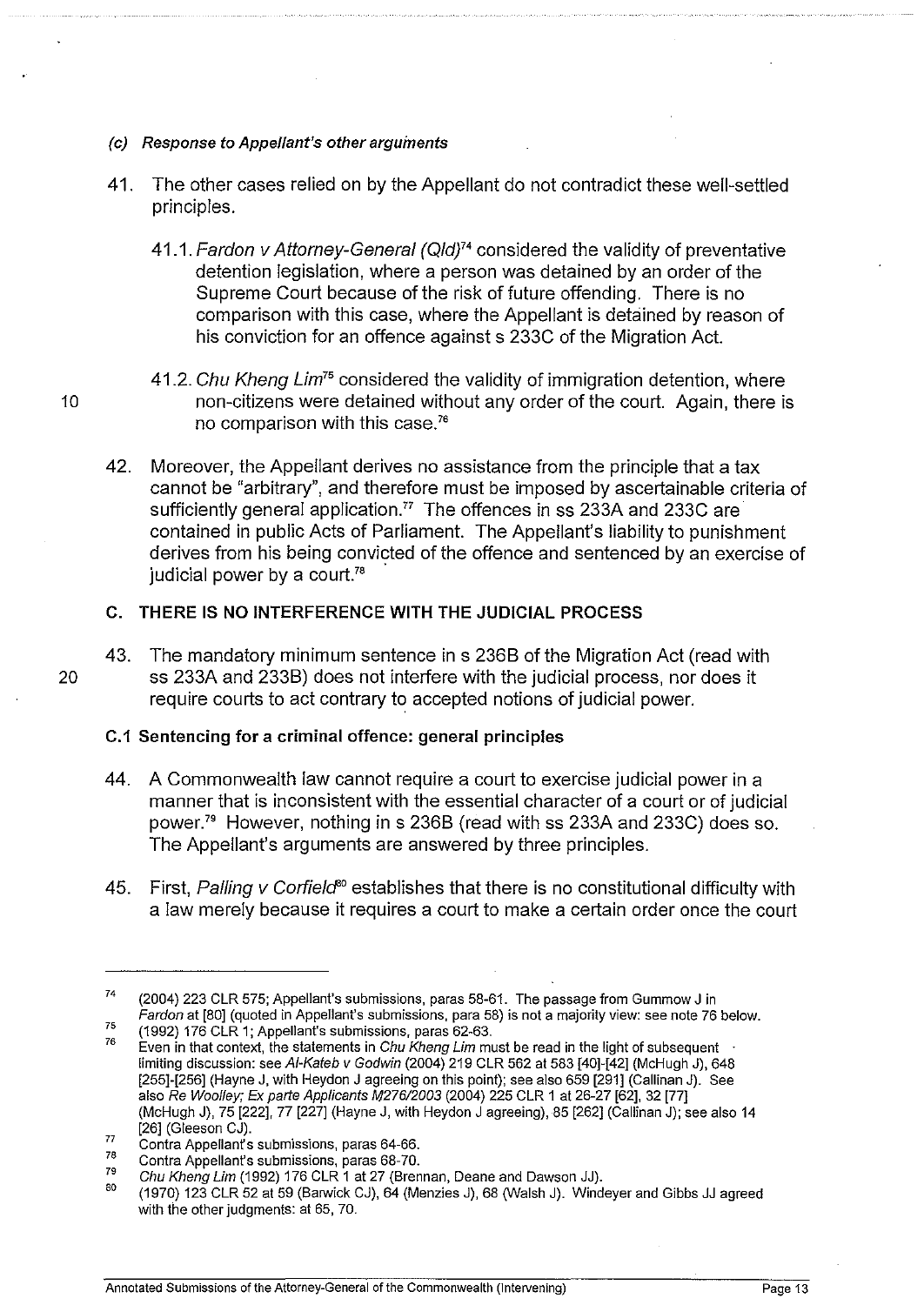is satisfied that certain conditions exist. This principle is confirmed by later cases, <sup>81</sup>

- 45,1, Accordingly, it would be possible for a Commonwealth law to contain a single, fixed penalty for an offence. $82$  It must follow that it is also permissible to confer a sentencing discretion that is constrained at the lower end by a mandatory minimum sentence.<sup>83</sup>
- 45.2.1t is true that Barwick CJ stated that there may be limits on the contingencies chosen by Parliament that engage the exercise of judicial power.<sup>84</sup> However, the choice by a prosecutor to charge a person with an 10 offence containing a mandatory minimum penalty cannot be an impermissible contingency, given the principles set out in  $B.1$  above.<sup>85</sup>
	- 46. Second, there is a long history of mandatory sentences in England and Australia, which undermines any argument that the application of a minimum sentence is contrary to the judicial process.<sup>86</sup>
- 47. For a long time fixed penalties were prescribed by the common law and statute, with death being the mandatory punishment for most felonies.<sup>87</sup> (In practice, there were ways of alleviating that punishment, principally through the device of the "benefit of the clergy".<sup>88</sup>) Thus wide judicial discretion was not a longstanding feature of English (or Australian) sentencing law at the time of 20 federation.<sup>89</sup>

<sup>81</sup>  82 See eg International Finance Trust Company Ltd v NSW Crime Commission (2009) 240 CLR 319 at 352 [49] (French CJ), 360 [77] (Gummow and Bell JJ), 372-373 [120]-[121] (Hayne, Grennan and Kiefel JJ, dissenting in the result); South Australia v Totani (2010) 242 CLR 1 at 48 [71] (French CJ), 63 [133] (Gummow J); see also Wynbyne v Marshall (1997) 117 NTR 11 (special leave refused: Wynbyne v Marshall [1998] HCA Trans 191).

<sup>83</sup>  See also Deaton [1963]1R 170 at 182-183; Ali [1992]2 AC 93 at 102. See also Bahar v The Queen (2011) 214 A Crim R 417 (Bahar) at 428 [46]-[49] (McClure P, with Martin CJ and Mazza J agreeing): if Parliament can prescribe a *maximum* penalty, then it can

<sup>84</sup>  prescribe a *minimum* penalty.

<sup>85</sup>  (1970) 123 CLR 52 at 59 (Barwick CJ), cited in Appellant's submissions, para 62.

Palling v Garfield (1970) 123 CLR 52 at 59-61 (Barwick CJ), 64 (Menzies J), 67 (Owen J), 70 (Walsh J), with Windeyer and Gibbs JJ agreeing with the other judgments: at 65, 70; Fraser Henleins (1945) 70 CLR 100 at 119-120 (latham CJ), 121 (Starke J), 139 (Williams J).

<sup>86</sup>  87 Historical practice is relevant in determining the essential attributes of the judicial process: see Thomas v Mowbray (2007) 233 CLR 307 at 355 [111] (Gummow and Grennan JJ). On historical practice and "judicial" functions, see eg R v Davison (1954) 90 CLR 353 at 369 (Dixon CJ and McTiernan J), 382 (Kitto J); Saraceni v Jones (2012) 246 CLR 251 at 256 [2] (the Court). Admittedly, some essential features of criminal justice are of relatively recent origin: X7 (2013) 87 ALJR 858 at 882-883 [100] (Hayne and Bell JJ).

Richard G Fox and Bernard M O'Brien, "Fact-finding for Sentencers" (1976) 10 Melbourne University Law Review 163 at 164. The common Jaw rule was that felonies were punishable by death: see Sir James Fitzjames Stephen,

A History of the Criminal Law of England (1883) (Stephen (1883)), Vol II, at 88 (until the reign of George Ill). When Parliament created capital offences, practically none provided any alternative to the death penalty: Leon Radzinowicz, A History of English Criminal Law and its Administration from 1750 (1948) Vol 1 at 14.

<sup>.88</sup>  See eg Stephen (1883), Vol 1 at 459-472.

<sup>89</sup>  See Andrew Ashworth, Sentencing and Criminal Justice (5<sup>th</sup> ed, 2010) at 52.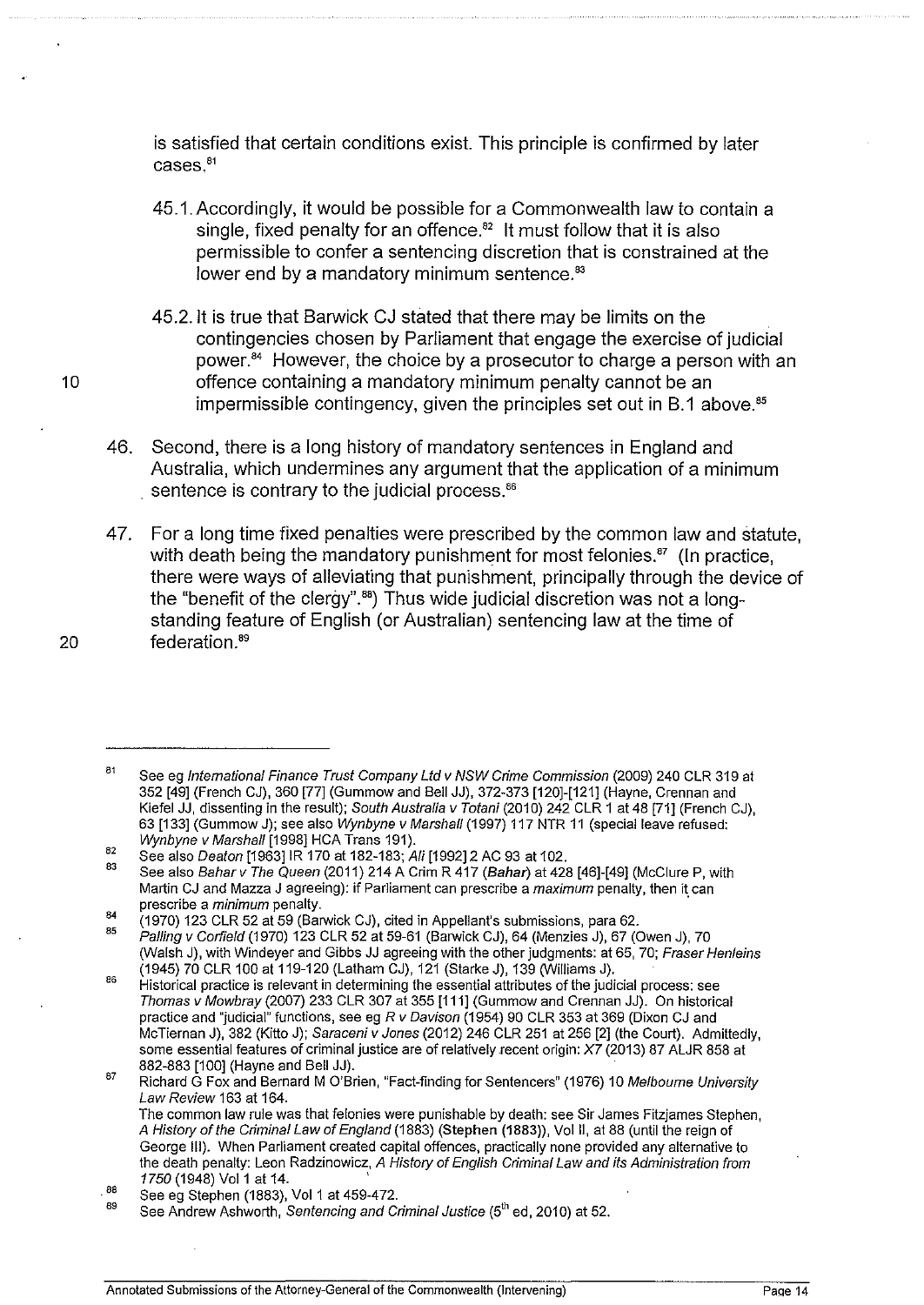- 48. Mandatory sentences have continued since 1901, although they are less common than previously. When capital punishment was abolished in the 20th century, murder was made punishable by a mandatory sentence of life imprisonment, both in England<sup>90</sup> and Australia.<sup>91</sup> In Australia, treason attracted mandatory capital punishment until 1973.<sup>92</sup> There continue to be mandatory minimum sentences required under State and Territory law for a range of different offences.<sup>33</sup> The continued existence of mandatory sentences (including mandatory minimum sentences) strongly indicates that s 2368 is not contrary to any "essential" features of the judicial process.
- 10 49. Third, the common law principles of sentencing (even if "fundamental"<sup>94</sup>) apply within the framework set by the legislation creating the offences and prescribing punishment, and are subject to contrary legislative intention.<sup>95</sup>
	- 49.1. One such principle is that the sentence fixed by a court should be proportionate to the gravity of the crime.<sup>96</sup> However, the objective assessment of the gravity of the offence takes account of the penalties

- 91 For example. Bakerv The Queen (2005) 223 CLR 513 at 527 [27], 528 [29] (McHugh, Gummow, Hayne and Heydon JJ): under the previous s 19 of the Crimes Act 1900 (NSW) and associated provisions, the only sentence that could be passed on conviction was penal servitude for life. See also R v Schultz [1976] VR 325, holding that s 3 of the Crimes Act 1958 (Vic) (as amended in 1975) required that a person convicted of murder be sentenced to life imprisonment.
- 92 As enacted, s 24(1) of the Crimes Act 1914 (Cth) provided that any person who engaged in the prohibited activities (broadly, treason) "shall be liable to the punishment of death." This meant the penalty was mandatory: see Sillery v The Queen (1981) 180 CLR 353 at 365-366 (Wilson J, dissenting in the result), considering a later version of s 24(1). The death penalty was removed in 1973, and substituted with life imprisonment: Death Penalty Abolition Act 1973 (Cth), ss 4 and 5.
- 93 NSW: Crimes Act 1900 (NSW), s 198 (life sentence for murder of on-duty police officer); Crimes ·(Sentencing Procedure) Act 1999 (NSW), s 61 (2) (mandatory life sentence for serious heroin or cocaine trafficking if specified conditions are met). NT: Criminal Code (NT), s 157 (life sentence for murder), with a standard non-parole period of either

20 or 25 years: Sentencing Act (NT), s 53A; Sentencing Act (NT), s 788 (mandatory custodial sentences for aggravated property offences) and ss 78D-78DF (a range of mandatory minimum sentences prescribed, for example 3 months actual imprisonment for "level 5 offence - first offence": s 780).

Qld: Criminal Code Act 1899 (Qld), s 305 (life imprisonment or an indefinite sentence for murder); Weapons Act 1990 (Qid), s 50 (minimum prison sentence for unlawful possession of weapons), s 508 (minimum prison sentence for unlawful supply of a weapon), s 65 (minimum prison sentence for unlawful trafficking in weapons and explosives); Transport Operation (Road Use Management) Act 1995 (Qld), s 79(1C) (mandatory imprisonment if person convicted of driving under the influence twice within 5 years).

<sup>90</sup>  As enacted, Murder (Abolition of Death Penalty) Act 1965 (c 71), s 1 (1) provided for mandatory life imprisonment for murder (except for murder by children).

SA: Criminal Law Consolidation Act 1935 (SA), s 11 (life imprisonment for murder, with mandatory non-parole period of20 years: Criminal Law (Sentencing) Act 1988 (SA), s 32(5)(ab)). Vic: Country Fire Authority Act 1958 (Vic), s 39A (minimum prison sentence for causing fire in

country area in extreme weather conditions), s 39C (minimum prison sentence for causing fire in country area with intent to cause damage).

WA: Criminal Code 1913 (WA), s 279(4) (murder), s 284(4) (mandatory disqualification for 2 years if convicted of culpable driving), s 297 (grievous bodily harm), s 318 (serious assault), s 401 (repeat burglary offence); Misuse of Drugs Act 1991 (WA), s 34 (drug offences).

<sup>94</sup>  Cf Chester v The Queen (1988) 165 CLR 611 at 618 (the Court), referring to the "'fundamental principle" of proportionality. .

<sup>95</sup>  See Elias (2013) 87 ALJR 895 at 901-902 [25] (the Court): "subject to any contrary statutory intention, common law principles such as proportionality, totality and parity apply in the sentencing of offenders under Victorian law" (emphasis added, citations omitted).

<sup>&</sup>lt;sup>96</sup> See eg Veen v The Queen (No 2) (1988) 164 CLR 465 at 472 (Mason CJ, Brennan, Dawson and . Toohey JJ); Markarian v The Queen (2005) 228 CLR 357 (Markarian) at 390 [83] (McHugh J).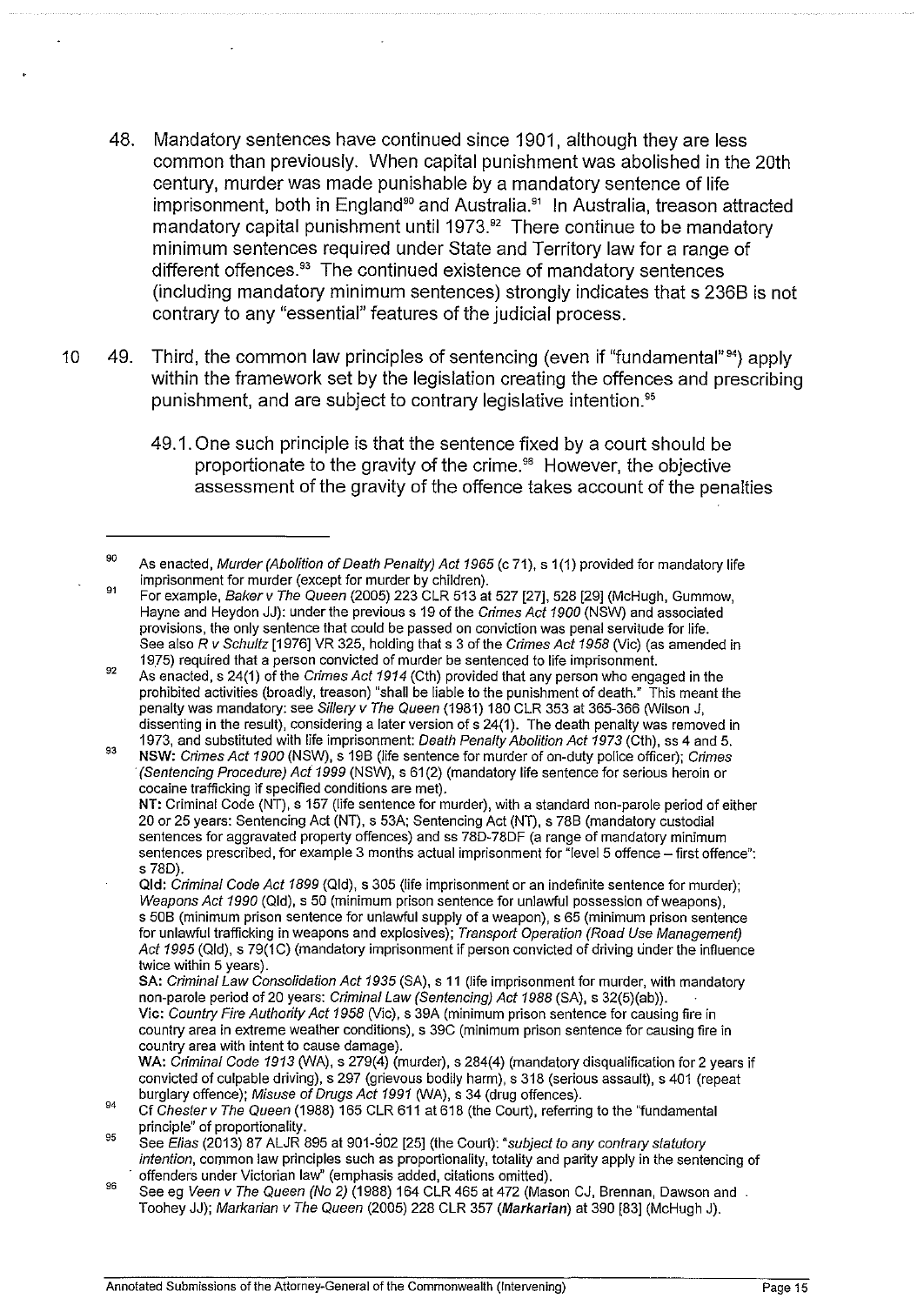· prescribed by Parliament -just as a *maximum* penalty represents Parliament's assessment of the seriousness of the offence,<sup>97</sup> so does a *minimum* penalty.<sup>98</sup>

- 49.2. Similarly, the principle of equal justice (which requires like cases to be treated alike, and different cases differently) applies only "so far as the law permits".<sup>99</sup> This principle requires equality *before* the law (that is, equality in the enforcement of legal rules) not equality *in* law (that is, equality in the content of legal rules).<sup>100</sup> Therefore, who is "equal" for these purposes is determined by the rule's criteria of classification.<sup>101</sup>
- 10 49.3.1t should also be noted that the requirement for parity is subject to any overriding legislative requirements. For example, a different sentencing outcome may be justified if a co-offender has been found guilty of an offence that has a different maximum penalty.<sup>102</sup> Moreover, the prohibition on disparity between co-offenders does not permit one offender's sentence to be reduced below that which is adequate if the relevant sentencing legislation, on its proper construction, does not permit an inadequate sentence to be imposed.<sup>103</sup>
- 50. Accordingly, there is no suggestion that these common law principles cannot be altered by Parliament. To the contrary, the usual position is that Parliament can 20 alter the balance that is struck by the common law between competing public interests.<sup>104</sup> Here, sentencing pursues a number of different objectives: protection of society, deterrence of the offender and others who might be tempted to offend, retribution and reform.<sup>105</sup> There is no reason why Parliament cannot, in the case of a minimum sentence, require that more weight be given to, say, general deterrence than other objectives.<sup>106</sup> The most basic quality of

<sup>97</sup>  98 Elias (2013) 87 ALJR 895 at 902-903 [27] (the Court); Markarian (2005) 228 CLR 357 at 372 [31] (Gleeson CJ, Gummow, Hayne and Callinan JJ).

Bahar(2011) 214 A Grim Rat 429 [54] (McClure P, with Martin CJ and Mazza J agreeing). The extrinsic materials establish that mandatory minimum sentences were enacted to "refiec[t] the seriousness of the activity being prosecuted": Second Reading Speech to the Anti-People Smuggling and Other Measures Bi112010 (Cth), House of Representatives Debates, 24 February 2010, 1645 ai 1646. Therefore it is not correct to say that the mandatory sentence in s 2368 is intended to impose a longer than usual sentence to protect the community: contra Appellant's submissions, para 90.<br>Green v The Queen (2011) 244 CLR 462 (Green) at 473 [28] (French CJ, Crennan and Kiefel JJ).

<sup>99</sup>  100 Wojciech Sadurski, "Equality Before the Law: A Conceptual Analysis" (1986) 60 Australian Law Journal 131 (Sadurski) at 131, cited with approval in Green (2011) 244 CLR 462 at 472 (n 72)

<sup>(</sup>French CJ, Crennan and Kiefel JJ).<br><sup>101</sup> Sadurski, 60 *Australian Law Joumal* 131 at 132.<br><sup>102</sup> Green (2011) 244 CLR 462 at 487 [71] (French CJ, Crennan and Kiefel JJ).

<sup>103</sup> Green (2011) 244 CLR 462 at 476 [33] (French CJ, Crennan and Kiefel JJ).<br><sup>104</sup> For example, Parliament can alter how the balance is struck between competing public interests in the admission or exclusion of evidence: Nicholas v The Queen (1998) 193 CLR 173 at 197 [37] (Brennan CJ), 203 [55] (Toohey J), 239 [164], [167] (Gummow J), 275-276 [241]-[242] (Hayne J); see also 211 [82] (Gaudron J); *Lodhi v The Queen (*2007) 179 A Crim R 470 at 486-488 [57]-[73] (Spigelman CJ), 500 [121] (Barr J), 528 [215] (Price J) (special leave refused: Lodhi v The Queen [2008] HCA Trans 225). 105 See eg Veen (No 2) (1988) 164 CLR 465 at 476 (Mason CJ, Brennan, Dawson and Toohey JJ);

Australian Law Reform Commission, Same Crime, Same Time: Sentencing of Federal Offenders, Report 103 (April 2006) at 134-140 [4.3]-[4.23].<br><sup>106</sup> On the importance of general deterrence in people smuggling offences, see eg Jopar v The Queen

<sup>[2013]</sup> VSCA 83 at [2]-[6] (Weinberg JA); see also [90] (Priest JA).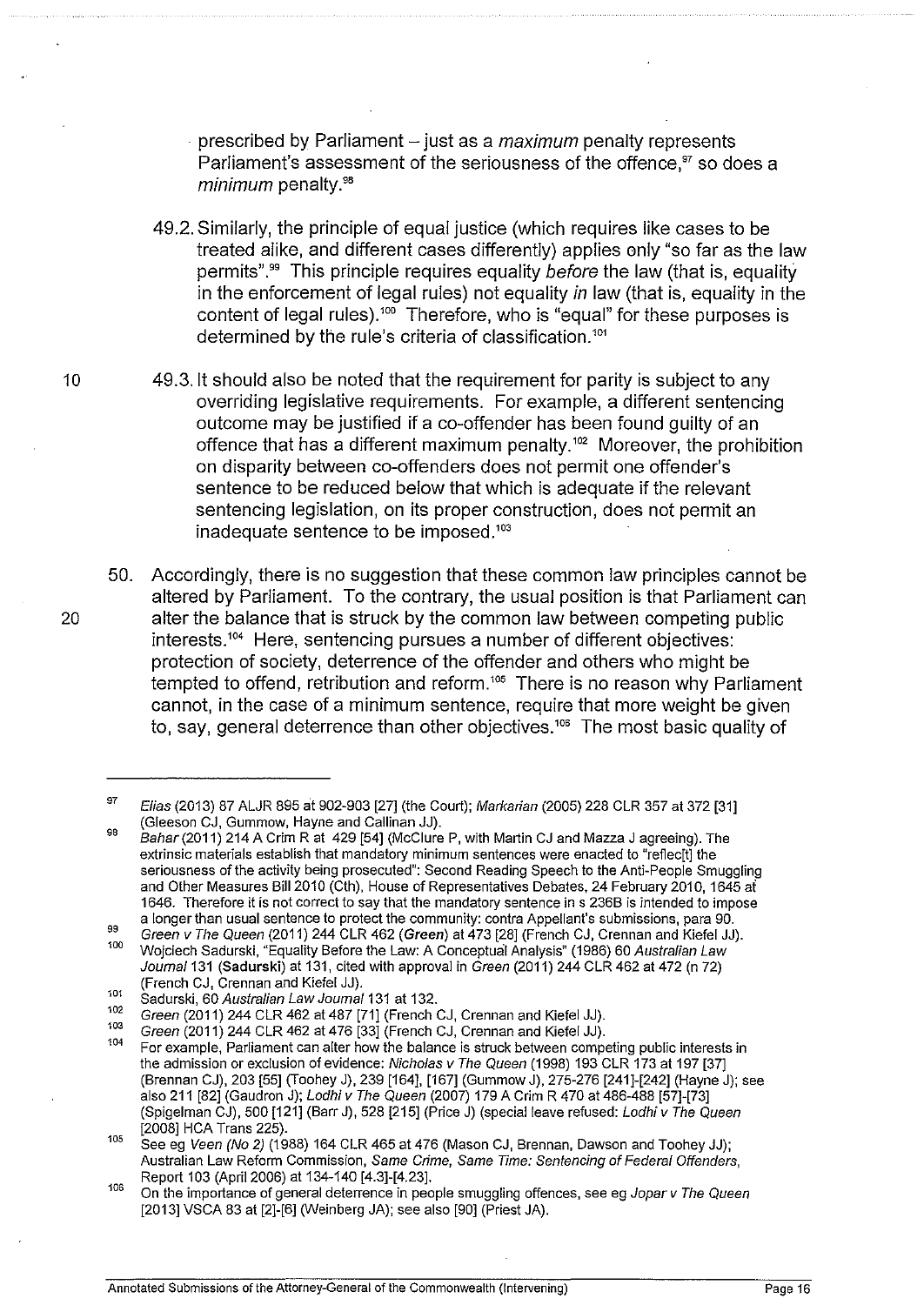courts is that they administer justice according to law, which includes faithful adherence of the courts to the laws enacted by Parliament, even if individual judges consider those laws to be undesirable.<sup>107</sup>

51. The Appellant's specific arguments are now dealt with in turn.

### **C.2 No breach of proportionality in sentencing**

- 52. First, there is no breach of any requirement of proportionality in sentencing. There is a common law principle that courts should fix a sentence that reflects the gravity of the crime ("proportionality"). However, the assessment of gravity occurs within the legislative context, and takes account of the penalties set by 10 Parliament, both maximum and minimum penalties: see para 49.1 above.
	- 53. Here, a sentencing judge still determines the appropriate penalty within the range prescribed by Parliament.<sup>108</sup> In this way, the court still achieves individualised justice.
- 54. As noted, in the absence of an express constitutional right or prohibition, there is no basis for implying a constitutional requirement that the validity of a punishment prescribed by Parliament turns on the courts' assessment of whether that punishment is "unjust", "arbitrary", or "grossly disproportionate": see paras 35-40 above.<sup>109</sup> The length of any minimum sentence is a matter for Parliament. The criticism by some individual judges of the appropriateness of 20 the mandatory minimum sentence<sup>110</sup> does not in any way undermine the validity of s 2368. The Appellant's claim that s 2368 is "inconsistent with civilised standards of humanity and justice"<sup>111</sup> expresses a moral judgment that is Parliament's to make.

#### C.3 **No breach of equality before the law**

55. Second, there is no breach of equality before the law. As noted, "equal justice" requires only equality in the enforcement of legal rules (equality before the law), not substantive equality. Thus, determining who is "equal" for these purposes is determined by the law's criteria of classification: see para 49.2 above. Equally,

<sup>107</sup> Baker v The Queen (2005) 223 CLR 513 at 519-520 [6] (Gleeson CJ), quoting from Nicholas (1998)<br>193 CLR 173 at 197 [37] (Brennan CJ), with Hayne J agreeing at 275-276 [242].

<sup>108</sup> Bahar (2011) 214 A Grim R 417 at 429 [54] (McClure P, with Martin CJ and Mazza J agreeing); R v Karabi (2012) 220 A Grim R 338 at 345 [34] (Muir JA, with Fraser and Chesterman JJA agreeing). Cf Appellant's submissions, para 89.

<sup>109</sup> Contra Appellant's submissions, para 93. Pearce v The Queen (1998) 194 CLR 610 at 623 [40] (McHugh, Hayne and Callinan JJ) was addressing the different point of avoiding double punishment if a person has been charged with two or more overlapping offences in order to reflect the extent of his or her criminal conduct: at 622 [37]. Cf Appellant's submissions, para 89.

or der criminal conduct: at 622 [37]. Component conductions, para 31<br>111 Cf Appellant's submissions, para 94. The article by Professor Winterton referred to suggests that<br>111 Cf Appellant's submissions, para 94. The articl there may be an implied prohibition on imposing "barbarous sentences": George Winterton, "The Separation of Judicial Power as an Implied Bill of Rights" in Lindell (ed), Future Directions in Australian Constitutional Law (1994) 185 at 207. However, that is far removed from this case.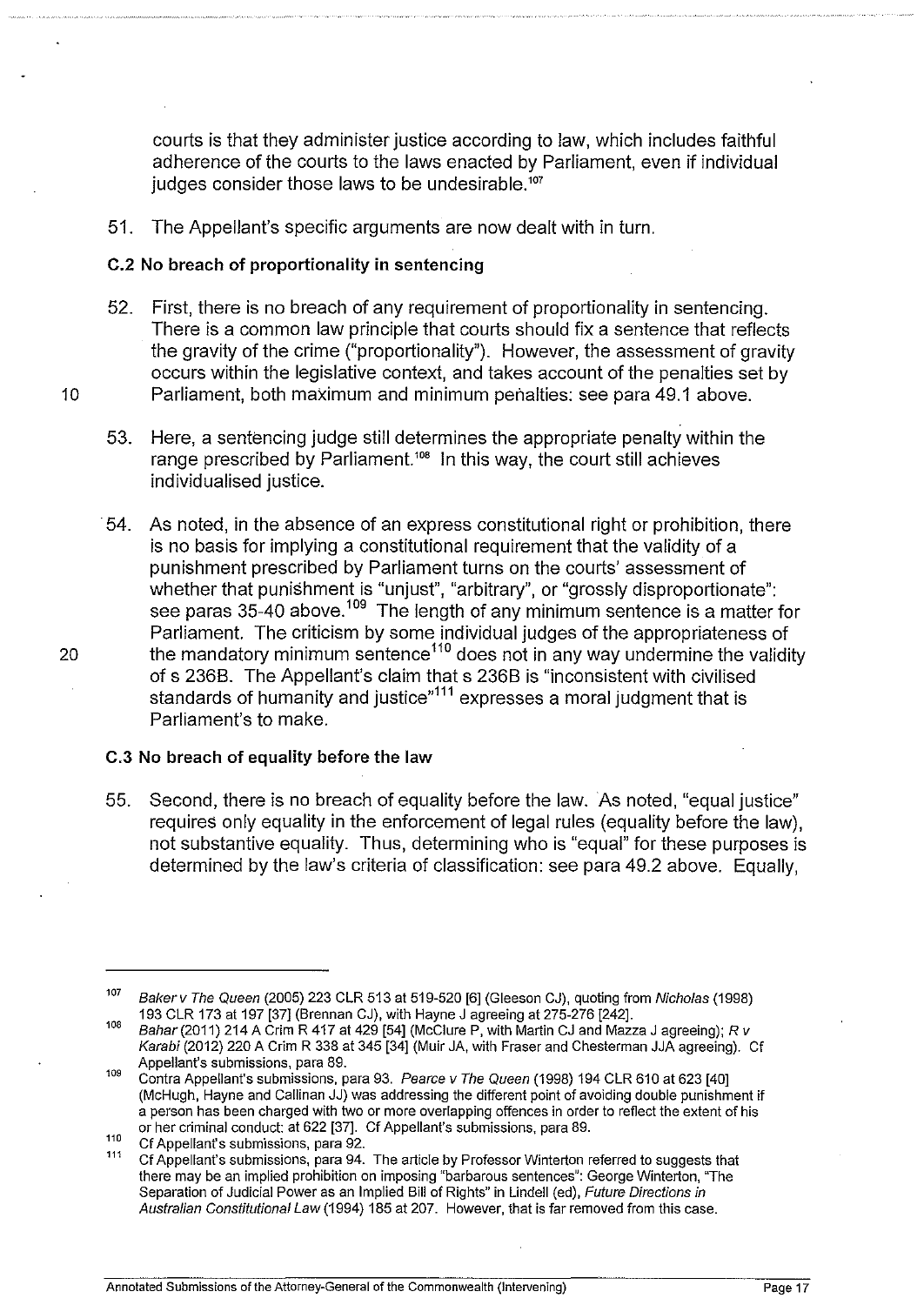assessing whether there is a "relevant" difference between offenders will be determined by the law's criteria of classification.<sup>112</sup>

- 56. Contrary to the Appellant's submissions,<sup>113</sup> nothing in s 236B (or s 233A or s 233C) "mandates" the different treatment of co-offenders. Even with a minimum sentence, it is possible to give effect to a discount for a plea of guilty, albeit that there will be a compression of sentence at the lower end of the range.<sup>114</sup> In Atherden v Western Australia,<sup>115</sup> Wheeler JA stated that this compression of sentences did not involve any unreasonable departure from general principles governing discounts for pleas of guilty. Although those 10 **The remarks were considering common law sentencing principles, they strongly** indicate that the Appellant's complaints in this regard relate only to the particular exercise of discretion, and do not raise any constitutional difficulty.
	- 57. There may be a difference in result if one co-accused is charged with one offence, and another co-accused with a different, more serious offence. However, there is no constitutional or other difficulty in that occurring.<sup>116</sup> Moreover, it is not accurate to say that the offences in ss 233A and 233C are "in substance the same offence $117 -$ those provisions create different offences with different elements: see para 34 above.
- 58. The passage from Green<sup>118</sup> relied on by the Appellant does no more than · 20 provide a non-exhaustive list of some factors that would justify a difference in outcome when applying common law sentencing principles. Again, the "equality before the law" discussed in Green uses the law's criteria of classification to determine whether a difference in treatment is justifiable: see para 49.2 above. Here, Parliament has distinguished between people smuggling of another person in s 233A, and a group of 5 or more persons in s 233C. Any consequent difference in sentencing that results from this legislative distinction is "justifiable" for these purposes.
- 59. Contrary to the Appellant's submissions,<sup>119</sup> the divergent approaches in Leeth  $\nu$ The Commonwealth<sup>120</sup> cannot be reduced to a single proposition that 30 discrimination between different classes of offenders may lead to invalidity.

<sup>&</sup>lt;sup>112</sup> See Wong v The Queen (2001) 207 CLR 584 at 614 [82] (Gaudron, Gummow and Hayne JJ): it is no part of the judicial function to create subsets of an offence defined by legislation.<br>Appellant's submissions, para 80.<br>114 Afterware in Martin Carlo 100 101 102 Co 20 at 140 154 1.000 in the 10 with M

Atherden v Westem Australia [2010] WASCA 33 at [42]-[44] (Wheeler JA, with McClure P and Owen JA agreeing); *R v* Nitu [2013]1 Qd R 459 (Nitu) at 473 [36]-[37] (Fraser JA, with Holmes JA and Ann Lyons J agreeing); DPP *v* Haidari [2013] VSCA 149 at [42] (Harper JA, with Weinberg and

Priest JJA agreeing).<br><sup>115</sup> [2010] WASCA 33 at [44]. See also *Nitu* [2013] 1 Qd R 459 at 472-475 [35]-[42] (Fraser JA, with<br>Holmes JA and Ann Lyons J agreeing).

<sup>116</sup> In Likiardopoulos (2012) 86 ALJR 1168, the appellant was charged with murder, and his co-offenders had pleaded to lesser offences: see 1172 [7], 1176 [32]. See also Green (2011) 244 CLR 462 at 487 [71] (French CJ, Grennan and Kiefel JJ).

<sup>117</sup> Contra Appellant's submissions, para 80.

 $^{118}$  (2011) 244 CLR 462 at 474-475 [31], cited in Appellant's submissions, para 82.

<sup>&</sup>lt;sup>119</sup> Appellant's submissions, para 83.

<sup>(1992) 174</sup> CLR 455 (Leeth).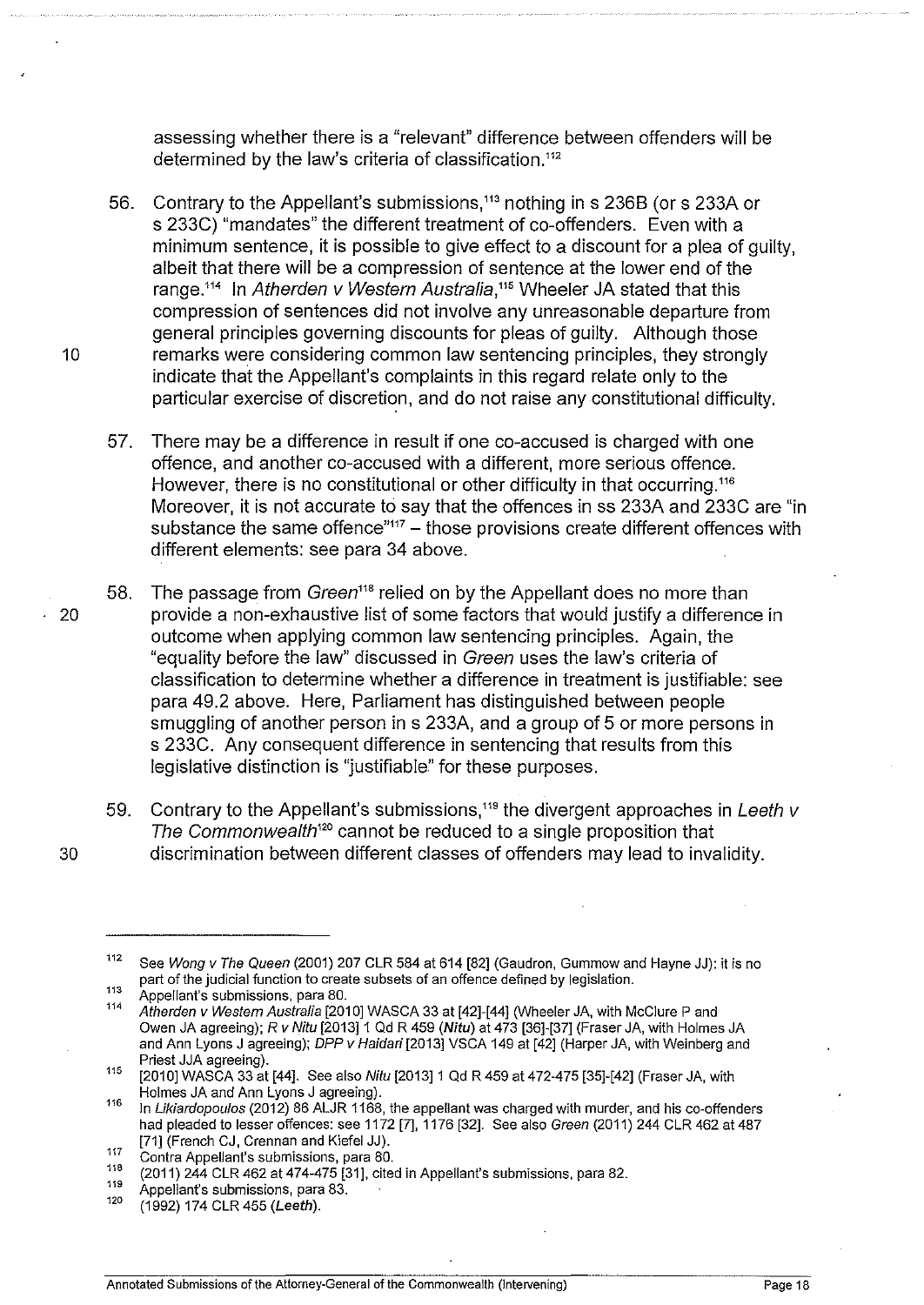Leeth concerned the possible lack of uniformity in the geographical operation of Commonwealth laws, which is not an issue here.

- 59.1. Mason CJ, Dawson and McHugh JJ rejected any argument that Commonwealth laws must have a uniform geographical operation.<sup>121</sup> and to this extent rejected any attempt to imply a substantive equality requirement into the Constitution.
- 59.2. Gaudron J held that there was an implied constitutional requirement of "equal justice",<sup>122</sup> which should be understood as referring to "equality before the law" as discussed in Green. The discussion of maximum 10 **penalties by Brennan J<sup>123</sup> should be understood in the same way.** 
	- 59.3. Deane and Toohey JJ (in dissent) did imply a substantive doctrine of legal equality.<sup>124</sup> However, that approach has not been accepted in later  $cases.$ <sup>125</sup>
	- 60. For these reasons, Leeth does not prevent Parliament from prescribing aggravating factors that attract more stringent penalties.

## C.4 Court provides natural justice and reasons for its decisions

- 61. Finally, there is no failure to provide procedural fairness or reasons. Courts must provide procedural fairness, although the precise content of that obligation may vary.<sup>126</sup> Here, the Appellant did not stand trial because he pleaded guilty. 20 However, a court would provide procedural fairness in determining whether a person was guilty of an offence against s 233C- the accused would be made aware of the case against him or her, and given an opportunity to answer it. The Appellant was provided with procedural fairness at the sentencing stage he was given the opportunity to put submissions (through his legal representatives) on the appropriate sentence, within the range prescribed by Parliament.
- 62. Accordingly, the Appellant's objection appears to be that he was not given an opportunity to be heard on whether he should be charged with an offence against s 233C (which attracts a mandatory minimum sentence) or s 233A 30 (which does not). 127 However, the prosecutor, prior to laying charges, owes no duty to inform a person of the charges that may be laid against that person.

 $121$  Leeth (1992) 174 CLR 455 at 467, 469.

 $\frac{122}{123}$  Leeth (1992) 174 CLR 455 at 502.

Leeth (1992) 174 CLR 455 at 475-476, requiring uniformity in maximum penalties available in different parts of Australia for federal offences, although this need not lead to uniformity in sentences. Otherwise the courts apply laws that have differential operation: at 480.

 $124$  Leeth (1992) 174 CLR 455 at 485, 488.

<sup>125</sup>Krugerv The Commonwealth (1997) 190 CLR 1 at44-45 (Brennan CJ), 63-64,67-68 (Dawson J, with McHugh J agreeing on this point: at 142), 112, 113 (Gaudron J), 153, 155 (Gummow J); Putland v The Queen (2004) 218 CLR 174 at 185 [25] (Gleeson CJ), 195 [59] (Gummow and Heydon JJ, with Callinan J agreeing).

Callinan J agreeing). 126 Assistant Commissioner Condon v Pompano (2013) 87 ALJR 458 at 494 [156] (Hayne, Grennan, Kiefel and Bell JJ); cf 498-501 [188]-[198] (Gageler J).<br><sup>127</sup> See Appellant's submissions, para 77.